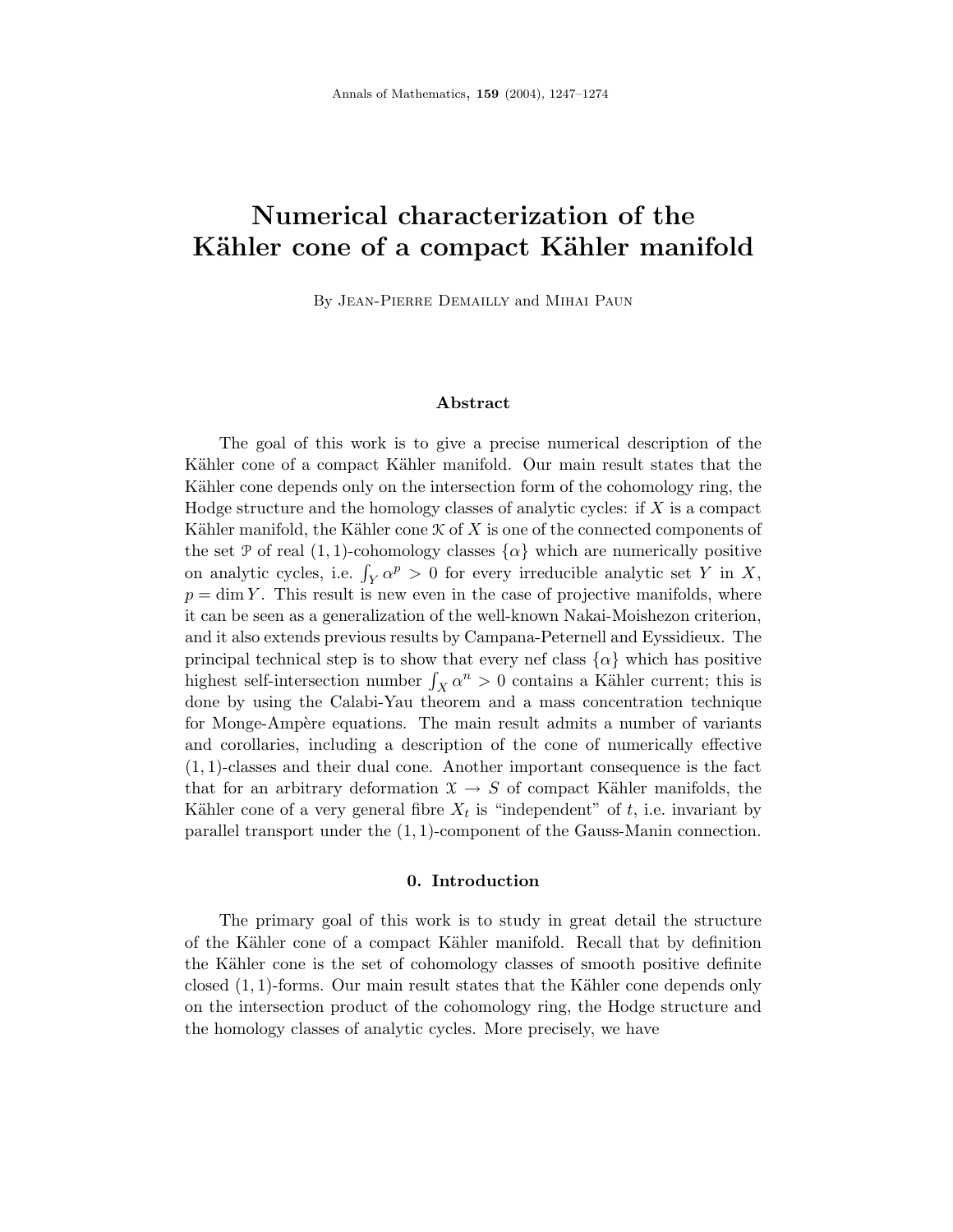MAIN THEOREM 0.1. Let  $X$  be a compact Kähler manifold. Then the Kähler cone  $K$  of  $X$  is one of the connected components of the set  $\mathcal P$  of real  $(1, 1)$ -cohomology classes  $\{\alpha\}$  which are numerically positive on analytic cycles, *i.e.* such that  $\int_Y \alpha^p > 0$  for every irreducible analytic set *Y* in *X*,  $p = \dim Y$ .

This result is new even in the case of projective manifolds. It can be seen as a generalization of the well-known Nakai-Moishezon criterion, which provides a necessary and sufficient criterion for a line bundle to be ample: a line bundle  $L \to X$  on a projective algebraic manifold X is ample if and only if

$$
L^p \cdot Y = \int_Y c_1(L)^p > 0,
$$

for every algebraic subset  $Y \subset X$ ,  $p = \dim Y$ . In fact, when X is projective, the numerical conditions  $\int_Y \alpha^p > 0$  characterize precisely the Kähler classes, even when  $\{\alpha\}$  is not an integral class – and even when  $\{\alpha\}$  lies outside the real Neron-Severi group  $\text{NS}_{\mathbb{R}}(X) = \text{NS}(X) \otimes_{\mathbb{Z}} \mathbb{R}$ ; this fact can be derived in a purely formal way from the Main Theorem:

COROLLARY 0.2. Let  $X$  be a projective manifold. Then the Kähler cone of *X* consists of all real (1*,* 1)-cohomology classes which are numerically positive on analytic cycles, namely  $\mathcal{K} = \mathcal{P}$  in the above notation.

These results extend a few special cases which were proved earlier by completely different methods: Campana-Peternell [CP90] showed that the Nakai-Moishezon criterion holds true for classes  $\{\alpha\} \in \text{NS}_{\mathbb{R}}(X)$ . Quite recently, using  $L^2$  cohomology techniques for infinite coverings of a projective algebraic manifold, P. Eyssidieux [Eys00] obtained a version of the Nakai-Moishezon for all real combinations of (1*,* 1)-cohomology classes which become integral after taking the pull-back to some finite or infinite covering.

The Main Theorem admits quite a number of useful variants and corollaries. Two of them are descriptions of the cone of nef classes (nef stands for numerically effective – or numerically eventually free according to the authors). In the Kähler case, the nef cone can be defined as the closure  $\overline{\mathcal{K}}$  of the Kähler cone; see Section 1 for the general definition of nef classes on arbitrary compact complex manifolds.

COROLLARY 0.3. Let  $X$  be a compact Kähler manifold. A  $(1, 1)$ -cohomology class  $\{\alpha\}$  on *X* is nef (i.e.  $\{\alpha\} \in \overline{K}$ ) if and only if there exists a Kähler  $metric \omega$  on *X* such that  $\int_Y \alpha^k \wedge \omega^{p-k} \geq 0$  for all irreducible analytic sets *Y* and all  $k = 1, 2, ..., p = \dim Y$ .

COROLLARY 0.4. Let  $X$  be a compact Kähler manifold. A  $(1, 1)$ -cohomology class  $\{\alpha\}$  on *X* is nef if and only for every irreducible analytic set *Y* in  $X, p = \dim X$ , and for every Kähler metric  $\omega$  on  $X$ , one has  $\int_Y \alpha \wedge \omega^{p-1} \geq 0$ .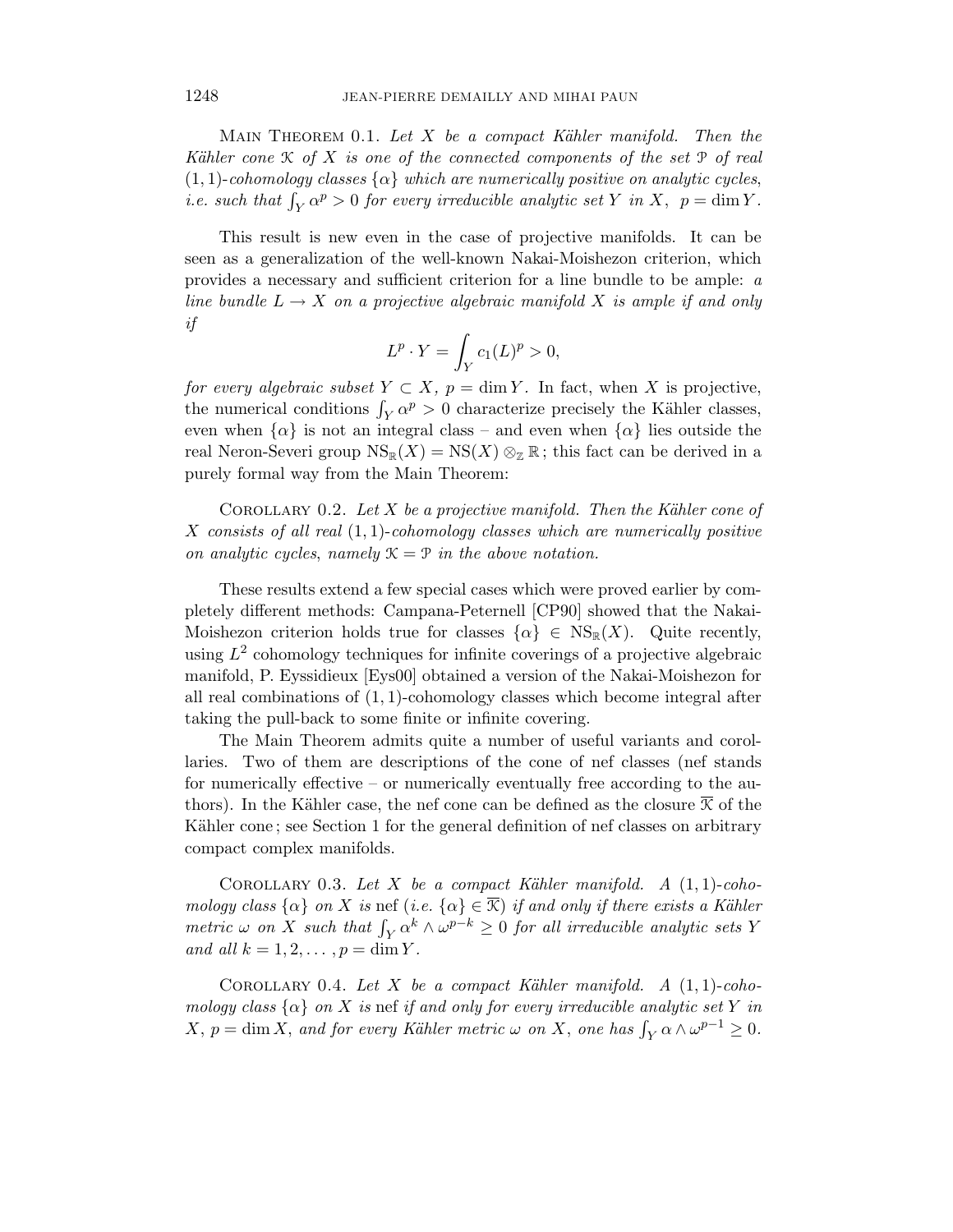In other words, the dual of the nef cone  $\overline{\mathcal{K}}$  is the closed convex cone generated by cohomology classes of currents of the form  $[Y] \wedge \omega^{p-1}$  in  $H^{n-1,n-1}(X,\mathbb{R}),$ where *Y* runs over the collection of irreducible analytic subsets of *X* and  $\{\omega\}$ over the set of Kähler classes of  $X$ .

We now briefly discuss the essential ideas involved in our approach. The first basic result is a sufficient condition for a nef class to contain a Kähler current. The proof is based on a technique, of mass concentration for Monge-Ampère equations, using the Aubin-Calabi-Yau theorem [Yau78].

THEOREM 0.5. Let  $(X, \omega)$  be a compact *n*-dimensional Kähler manifold and let  $\{\alpha\}$  in  $H^{1,1}(X,\mathbb{R})$  be a nef cohomology class such that  $\int_X \alpha^n > 0$ . Then  $\{\alpha\}$  contains a Kähler current *T*, that is, a closed positive current *T* such that  $T \geq \delta \omega$  for some  $\delta > 0$ . The current *T* can be chosen to be smooth in the complement  $X \setminus Z$  of an analytic set, with logarithmic poles along Z.

In a first step, we show that the class  $\{\alpha\}^p$  dominates a small multiple of any *p*-codimensional analytic set *Y* in *X*. As we already mentioned, this is done by concentrating the mass on  $Y$  in the Monge-Ampère equation. We then apply this fact to the diagonal  $\Delta \subset \overline{X} = X \times X$  to produce a closed positive current  $\Theta \in {\{\pi_1^*\alpha + \pi_2^*\alpha\}}^n$  which dominates  $[\Delta]$  in  $X \times X$ . The desired Kähler current *T* is easily obtained by taking a push-forward  $\pi_{1*}(\Theta \wedge \pi_2^* \omega)$  of  $\Theta$  to *X*.

This technique produces a *priori* "very singular" currents, since we use a weak compactness argument. However, we can apply the general regularization theorem proved in [Dem92] to get a current which is smooth outside an analytic set *Z* and only has logarithmic poles along *Z*. The idea of using a Monge-Ampère equation to force the occurrence of positive Lelong numbers in the limit current was first exploited in [Dem93], in the case when *Y* is a finite set of points, to get effective results for adjoints of ample line bundles (e.g. in the direction of the Fujita conjecture).

The use of higher dimensional subsets *Y* in the mass concentration process will be crucial here. However, the technical details are quite different from the 0-dimensional case used in [Dem93]; in fact, we cannot rely any longer on the maximum principle, as in the case of Monge-Ampère equations with isolated Dirac masses on the right-hand side. The new technique employed here is essentially taken from [Pau00] where it was proved, for projective manifolds, that every big semi-positive  $(1, 1)$ -class contains a Kähler current. The Main Theorem is deduced from 0.5 by induction on dimension, thanks to the following useful result from the second author's thesis ([Pau98a, 98b]).

PROPOSITION 0.6. Let *X* be a compact complex manifold (or complex space). Then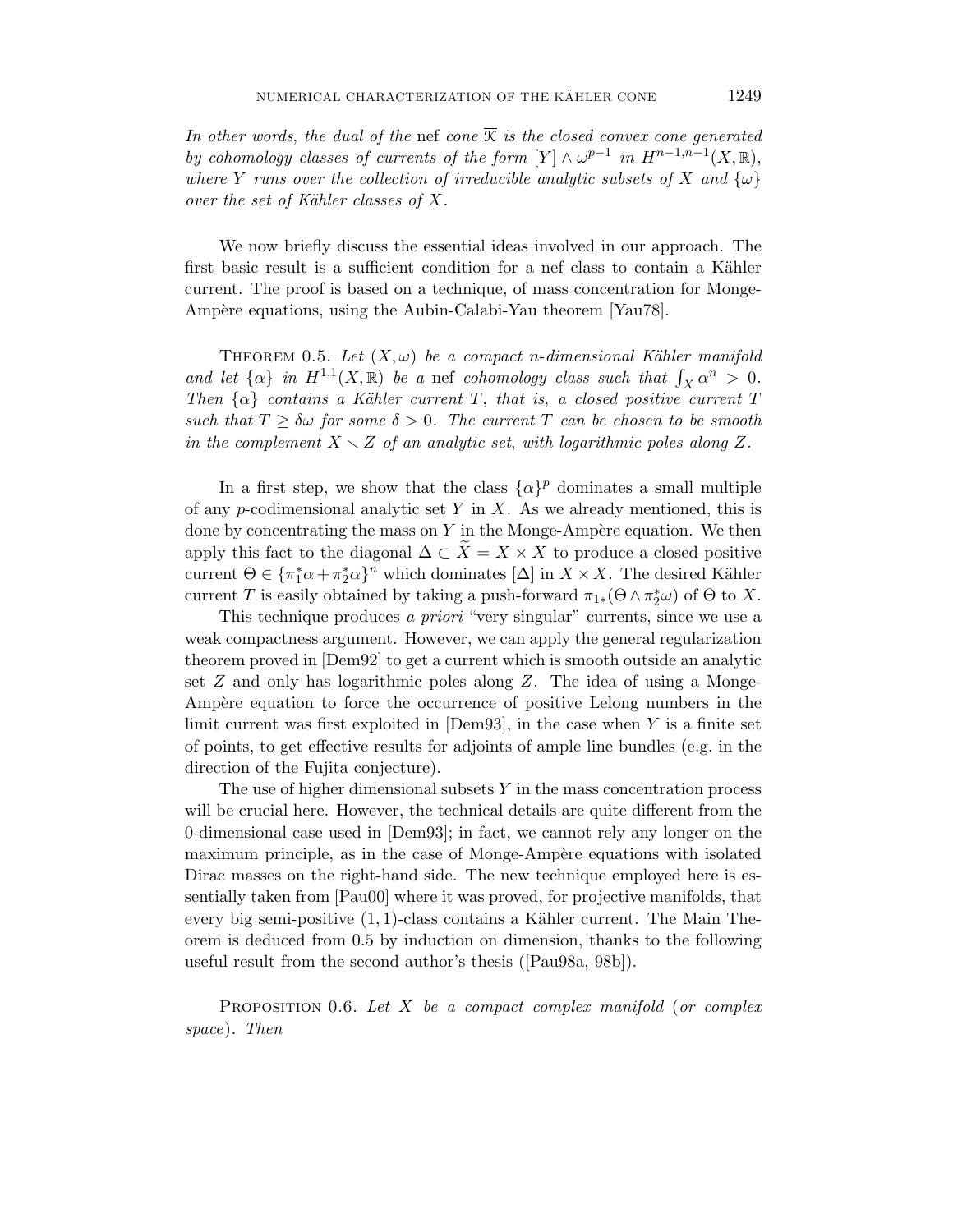- (i) The cohomology class of a closed positive  $(1,1)$ -current  $\{T\}$  is nef if and only if the restriction  ${T}|Z|$  is nef for every irreducible component Z in the Lelong sublevel sets  $E_c(T)$ .
- (ii) The cohomology class of a Kähler current  ${T}$  is a Kähler class (i.e. the class of a smooth Kähler form) if and only if the restriction  ${T}|z|$  is a Kähler class for every irreducible component  $Z$  in the Lelong sublevel sets  $E_c(T)$ .

To derive the Main Theorem from 0.5 and 0.6, it is enough to observe that any class  $\{\alpha\} \in \overline{K} \cap \mathcal{P}$  is nef and that  $\int_X \alpha^n > 0$ . Therefore it contains a Kähler current. By the induction hypothesis on dimension,  $\{\alpha\}_{|Z}$  is Kähler for all  $Z \subset X$ ; hence  $\{\alpha\}$  is a Kähler class on X.

We want to stress that Theorem 0.5 is closely related to the solution of the Grauert-Riemenschneider conjecture by Y.-T. Siu ([Siu85]); see also [Dem85] for a stronger result based on holomorphic Morse inequalities, and T. Bouche [Bou89], S. Ji-B. Shiffman [JS93], L. Bonavero [Bon93, 98] for other related results. The results obtained by Siu can be summarized as follows: Let *L* be a hermitian semi-positive line bundle on a compact *n*-dimensional complex manifold *X*, such that  $\int_X c_1(L)^n > 0$ . Then *X* is a Moishezon manifold and *L* is a big line bundle; the tensor powers of *L* have a lot of sections,  $h^0(X, L^m) \ge$  $Cm^n$  as  $m \to +\infty$ , and there exists a singular hermitian metric on *L* such that the curvature of *L* is positive, bounded away from 0. Again, Theorem 0.5 can be seen as an extension of this result to nonintegral (1*,* 1)-cohomology classes – however, our proof only works so far for Kähler manifolds, while the Grauert-Riemenschneider conjecture has been proved on arbitrary compact complex manifolds. In the same vein, we prove the following result.

THEOREM 0.7. A compact complex manifold carries a Kähler current if and only if it is bimeromorphic to a Kähler manifold (or equivalently, dominated by a Kähler manifold.

This class of manifolds is called the *Fujiki class*  $\mathcal{C}$ . If we compare this result with the solution of the Grauert-Riemenschneider conjecture, it is tempting to make the following conjecture which would somehow encompass both results.

CONJECTURE 0.8. Let  $X$  be a compact complex manifold of dimension  $n$ . Assume that *X* possesses a nef cohomology class  $\{\alpha\}$  of type  $(1, 1)$  such that  $\int_X \alpha^n > 0$ . Then *X* is in the Fujiki class  $\mathcal{C}$ .

 $(A\& a\}\& would contain a Kähler current, as it follows from Theorem 0.5$ if Conjecture 0.8 is proved.)

We want to mention here that most of the above results were already known in the cases of complex surfaces (i.e. dimension 2), thanks to the work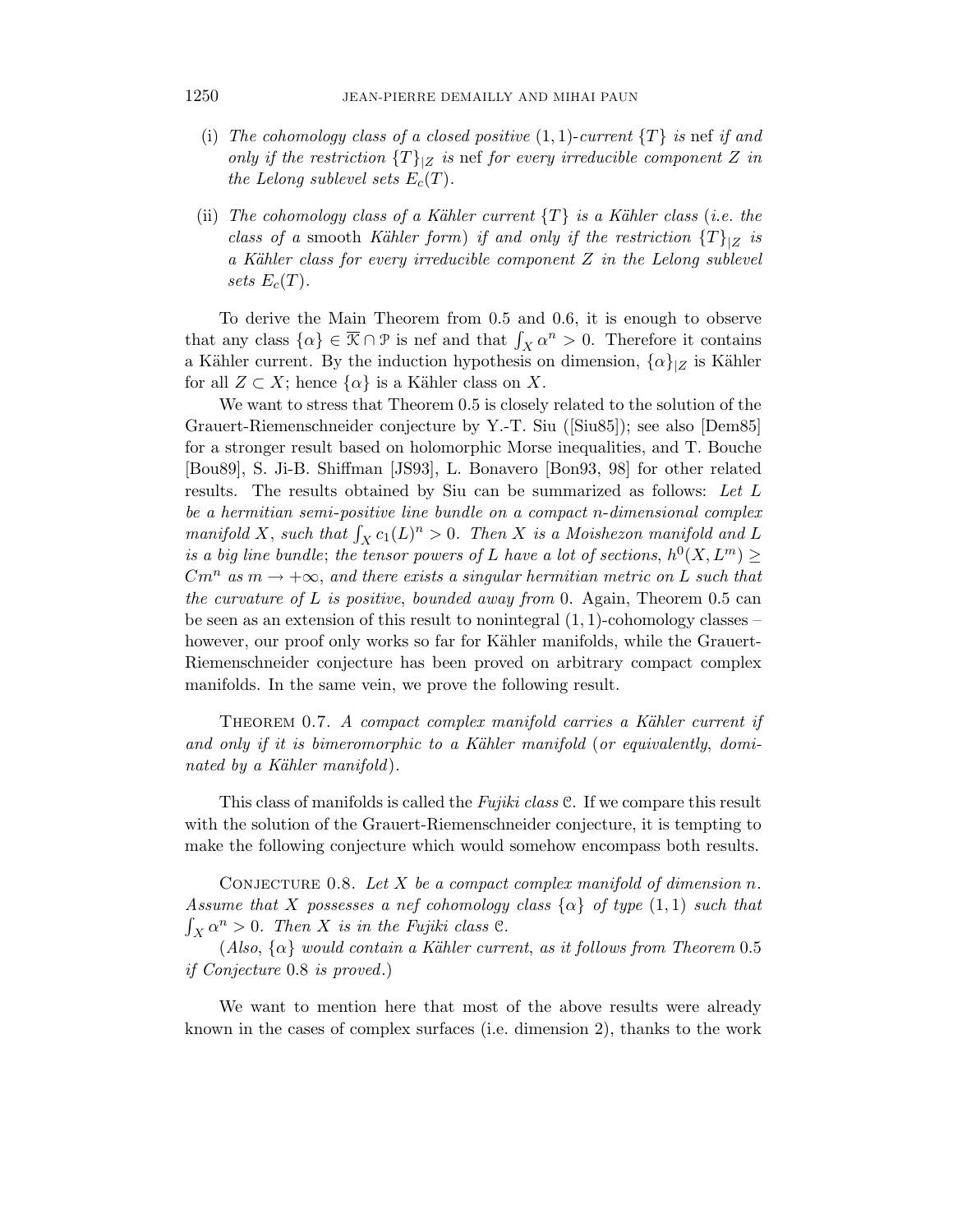of N. Buchdahl [Buc99, 00] and A. Lamari [Lam99a, 99b]; it turns out that there exists a very neat characterization of nef classes on arbitrary surfaces, Kähler or not.

The Main Theorem has an important application to the deformation theory of compact K¨ahler manifolds, which we prove in Section 5.

THEOREM 0.9. Let  $X \to S$  be a deformation of compact Kähler manifolds over an irreducible base *S*. Then there exists a countable union  $S' = \bigcup S_{\nu}$  of analytic subsets  $S_{\nu} \subsetneq S$ , such that the Kähler cones  $\mathcal{K}_t \subset H^{1,1}(X_t, \mathbb{C})$  are invariant over  $S \setminus S'$  under parallel transport with respect to the  $(1, 1)$ -projection  $\nabla^{1,1}$  of the Gauss-Manin connection.

We moreover conjecture (see 5.2 for details) that for an arbitrary deformation  $X \to S$  of compact complex manifolds, the Kähler property is open with respect to the countable Zariski topology on the base *S* of the deformation.

Shortly after this work was completed, Daniel Huybrechts [Huy01] informed us that our Main Theorem can be used to calculate the Kähler cone of a very general hyperKähler manifold: the Kähler cone is then equal to one of the connected components of the positive cone defined by the Beauville-Bogomolov quadratic form. This closes the gap in his original proof of the projectivity criterion for hyperKähler manifolds [Huy99, Th. 3.11].

We are grateful to Arnaud Beauville, Christophe Mourougane and Philippe Eyssidieux for helpful discussions, which were part of the motivation for looking at the questions investigated here.

### 1. Nef cohomology classes and Kähler currents

Let X be a complex analytic manifold. Throughout this paper, we denote by *n* the complex dimension dim<sub>C</sub> X. As is well known, a Kähler metric on X is a smooth real form of type (1*,* 1):

$$
\omega(z) = i \sum_{1 \le j,k \le n} \omega_{jk}(z) dz_j \wedge d\overline{z}_k;
$$

that is,  $\overline{\omega} = \omega$  or equivalently  $\overline{\omega_{jk}(z)} = \omega_{kj}(z)$ , such that

- (1.1<sup>'</sup>)  $\omega(z)$  is positive definite at every point  $((\omega_{jk}(z))$  is a positive definite hermitian matrix);
- $(1.1'')$   $d\omega = 0$  when  $\omega$  is viewed as a real 2-form; i.e.,  $\omega$  is symplectic.

One says that  $X$  is Kähler (or is of Kähler type) if  $X$  possesses a Kähler metric  $\omega$ . To every closed real (resp. complex) valued *k*-form  $\alpha$  we associate its de Rham cohomology class  $\{\alpha\} \in H^k(X,\mathbb{R})$  (resp.  $\{\alpha\} \in H^k(X,\mathbb{C})$ ), and to every  $\overline{\partial}$ -closed form  $\alpha$  of pure type  $(p, q)$  we associate its Dolbeault cohomology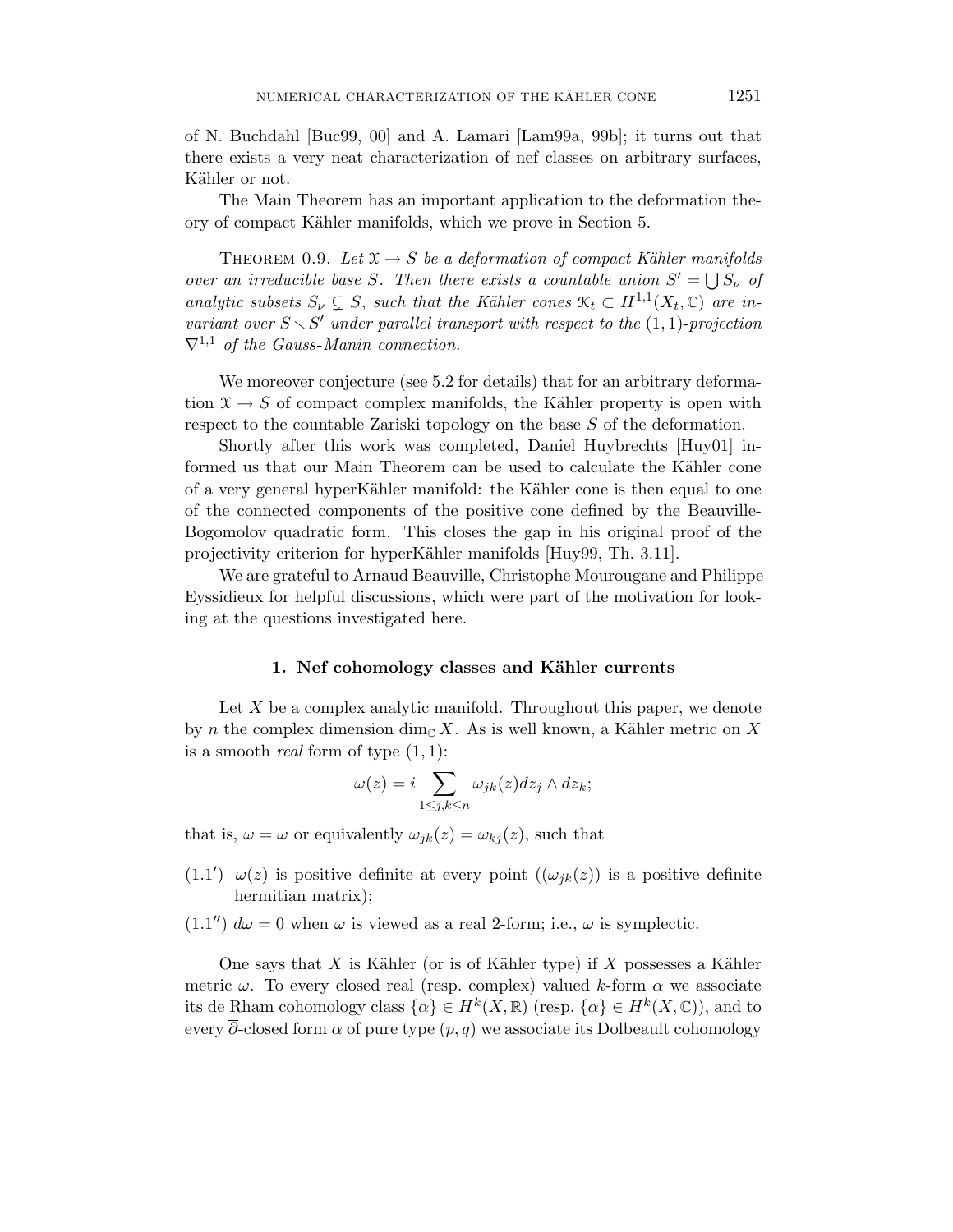class  $\{\alpha\} \in H^{p,q}(X,\mathbb{C})$ . On a compact Kähler manifold we have a canonical Hodge decomposition

(1.2) 
$$
H^{k}(X,\mathbb{C}) = \bigoplus_{p+q=k} H^{p,q}(X,\mathbb{C}).
$$

In this work, we are especially interested in studying the Kähler cone

(1.3) 
$$
\mathcal{K} \subset H^{1,1}(X,\mathbb{R}) := H^{1,1}(X,\mathbb{C}) \cap H^2(X,\mathbb{R}),
$$

which is by definition the set of cohomology classes  $\{\omega\}$  of all  $(1, 1)$ -forms associated with Kähler metrics. Clearly,  $\mathcal K$  is an open convex cone in  $H^{1,1}(X,\mathbb R)$ , since a small perturbation of a Kähler form is still a Kähler form. The closure  $\overline{\mathcal{K}}$  of the Kähler cone is equally important. Since we want to consider manifolds which are possibly non Kähler, we have to introduce " $\partial \partial$ -cohomology" groups

(1.4) 
$$
H^{p,q}_{\partial \overline{\partial}}(X,\mathbb{C}):=\{d\text{-closed }(p,q)\text{-forms}\}/\partial \overline{\partial}\{(p-1,q-1)\text{-forms}\}.
$$

When  $(X, \omega)$  is compact Kähler, it is well known (from the so-called  $\partial \overline{\partial}$ -lemma) that there is an isomorphism  $H^{p,q}_{\partial \overline{\partial}}(X,\mathbb{C}) \simeq H^{p,q}(X,\mathbb{C})$  with the more usual Dolbeault groups. Notice that there are always canonical morphisms

$$
H^{p,q}_{\partial \overline{\partial}}(X,\mathbb{C}) \to H^{p,q}(X,\mathbb{C}), \qquad H^{p,q}_{\partial \overline{\partial}}(X,\mathbb{C}) \to H^{p+q}_{\text{DR}}(X,\mathbb{C})
$$

(*∂∂*-cohomology is "more precise" than Dolbeault or de Rham cohomology). This allows us to define numerically effective classes in a fairly general situation (see also [Dem90b, 92], [DPS94]).

Definition 1.5. Let *X* be a compact complex manifold equipped with a hermitian positive (not necessarily Kähler) metric  $\omega$ . A class  $\{\alpha\} \in H_{\partial \overline{\partial}}^{1,1}(X,\mathbb{R})$ is said to be *numerically effective* (or nef for brevity) if for every  $\varepsilon > 0$  there is a representative  $\alpha_{\varepsilon} = \alpha + i\partial\overline{\partial}\varphi_{\varepsilon} \in {\alpha}$  such that  $\alpha_{\varepsilon} \geq -\varepsilon\omega$ .

If  $(X, \omega)$  is compact Kähler, a class  $\{\alpha\}$  is nef if and only if  $\{\alpha + \varepsilon\omega\}$  is a Kähler class for every  $\varepsilon > 0$ , i.e., a class  $\{\alpha\} \in H^{1,1}(X,\mathbb{R})$  is nef if and only if it belongs to the closure  $\overline{X}$  of the Kähler cone. (Also, if X is projective algebraic, a divisor *D* is nef in the sense of algebraic geometers; that is,  $D \cdot C \geq 0$  for every irreducible curve  $C \subset X$ , if and only if  $\{D\} \in \overline{\mathcal{K}}$ , so that the definitions fit together; see [Dem90b, 92] for more details.)

In the sequel, we will make heavy use of currents, especially the theory of closed positive currents. Recall that a current *T* is a differential form with distribution coefficients. In the complex situation, we are interested in currents

$$
T = i^{pq} \sum_{|I|=p,|J|=q} T_{I,J} \, dz_I \wedge d\overline{z}_J \qquad (T_{I,J} \text{ distributions on } X),
$$

of pure bidegree  $(p, q)$ , with  $dz_I = dz_{i_1} \wedge \ldots \wedge dz_{i_n}$  as usual. We say that *T* is positive if  $p = q$  and  $T \wedge iu_1 \wedge \overline{u}_1 \wedge \cdots \wedge iu_{n-p} \wedge \overline{u}_{n-p}$  is a positive measure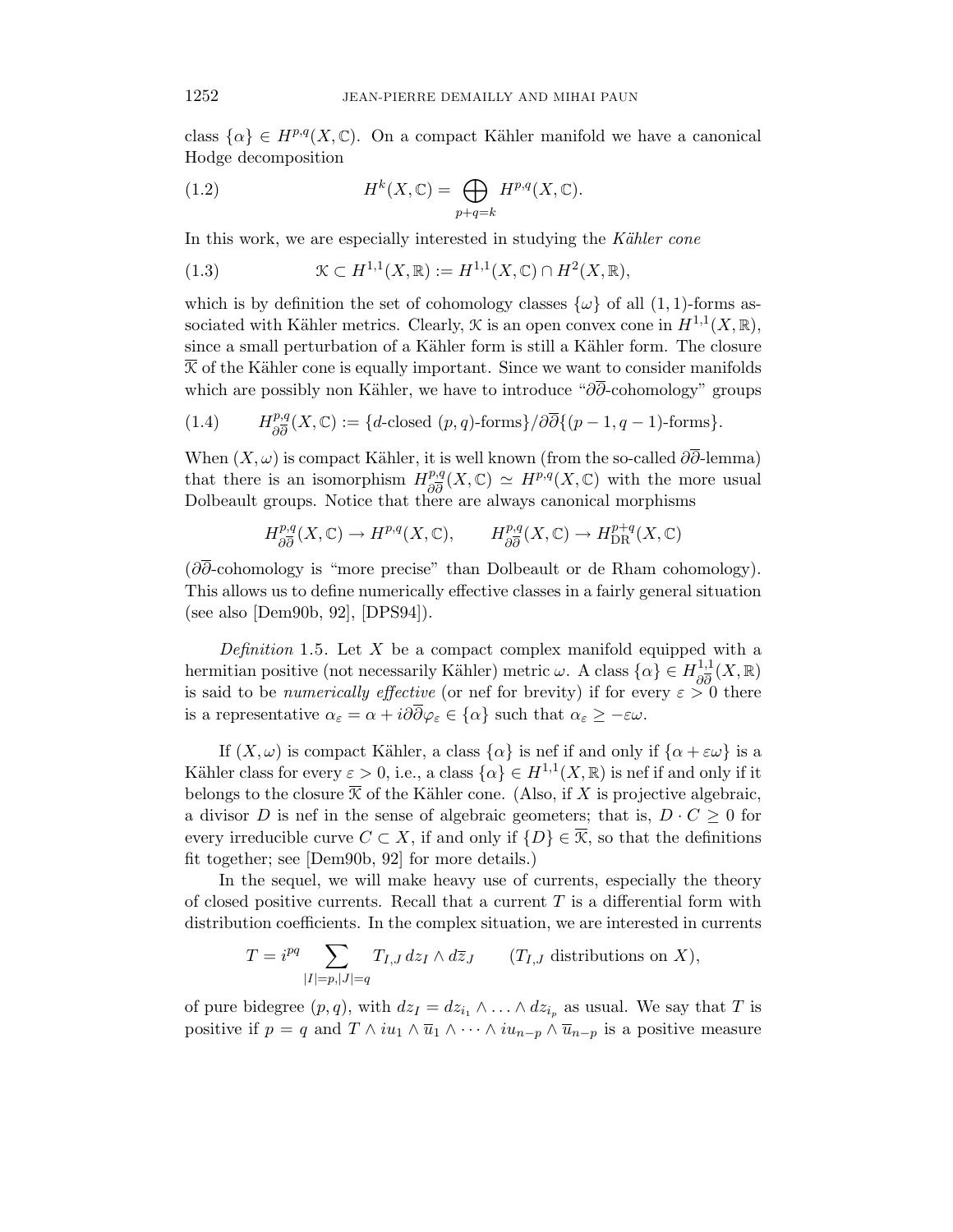for all  $(n - p)$ -tuples of smooth  $(1, 0)$ -forms  $u_j$  on  $X$ ,  $1 \leq j \leq n - p$  (this is the so-called "weak positivity" concept; since the currents under consideration here are just positive (1*,* 1)-currents or wedge products of such, all other standard positivity concepts could be used as well, since they are the same on  $(1,1)$ -forms). Alternatively, the space of  $(p,q)$ -currents can be seen as the dual space of the Fréchet space of smooth  $(n - p, n - q)$ -forms, and  $(n - p, n - q)$  is called the bidimension of *T*. By Lelong [Lel57], to every analytic set  $Y \subset X$ of codimension  $p$  is associated a current  $T = [Y]$  defined by

$$
\langle [Y], u \rangle = \int_Y u, \qquad u \in \mathcal{D}_{n-p,n-p}(X),
$$

and  $[Y]$  is a closed positive current of bidegree  $(p, p)$  and bidimension  $(n-p, n-p)$ . The theory of positive currents can be easily extended to complex spaces *X* with singularities; one then simply defines the space of currents to be the dual of space of smooth forms, defined as forms on the regular part  $X_{\text{reg}}$  which, near  $X_{\text{sing}}$ , locally extend as smooth forms on an open set of  $\mathbb{C}^N$ in which *X* is locally embedded (see e.g. [Dem85] for more details).

Definition 1.6. A Kähler current on a compact complex space  $X$  is a closed positive current *T* of bidegree  $(1,1)$  which satisfies  $T > \varepsilon \omega$  for some  $\varepsilon > 0$  and some smooth positive hermitian form  $\omega$  on X.

When *X* is a (nonsingular) compact complex manifold, we consider the pseudo-effective cone  $\mathcal{E} \subset H^{1,1}_{\partial \overline{\partial}}(X,\mathbb{R})$ , defined as the set of  $\partial \overline{\partial}$ -cohomology classes of closed positive (1*,* 1)-currents. By the weak compactness of bounded sets in the space of currents, this is always a closed (convex) cone. When *X* is Kähler, we have of course

K ⊂ E◦*,*

i.e.  $K$  is contained in the interior of  $\mathcal E$ . Moreover, a Kähler current  $T$  has a class  ${T}$  which lies in  $\mathcal{E}^{\circ}$ , and conversely any class  $\{\alpha\}$  in  $\mathcal{E}^{\circ}$  can be represented by a Kähler current  $T$ . We say that such a class is big.

Notice that the inclusion  $\mathcal{K} \subset \mathcal{E}^{\circ}$  can be strict, even when X is Kähler, and the existence of a Kähler current on *X* does not necessarily imply that X admits a (smooth) K¨ahler form, as we will see in Section 3 (therefore *X* need not be a Kähler manifold in that case!).

## **2. Concentration of mass for nef classes of positive self-intersection**

In this section, we show in full generality that on a compact Kähler manifold, every nef cohomology class with strictly positive self-intersection of maximum degree contains a Kähler current.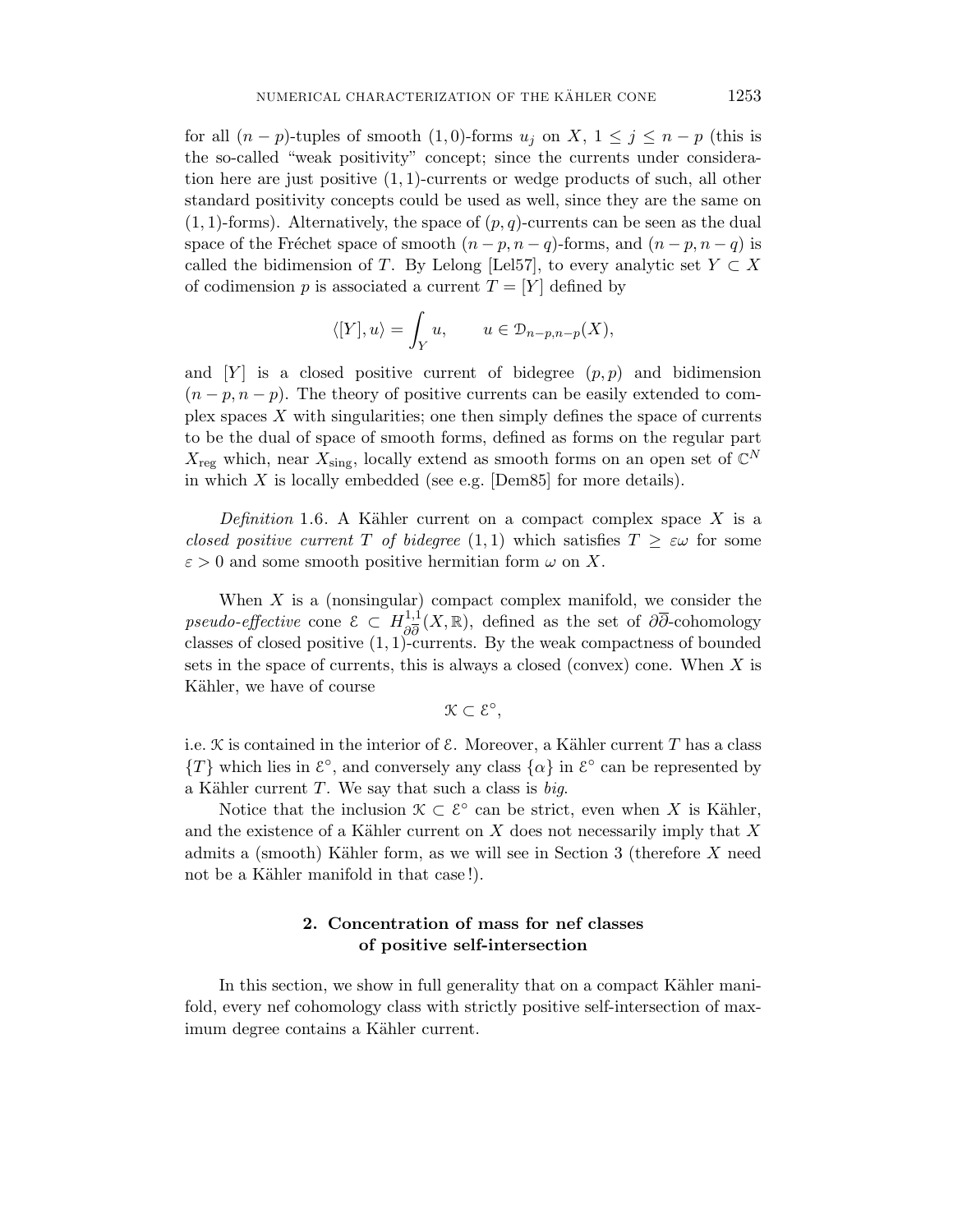The proof is based on a mass concentration technique for Monge-Ampère equations, using the Aubin-Calabi-Yau theorem. We first start with an easy lemma, which was (more or less) already observed in [Dem90a]. Recall that a quasi-plurisubharmonic function  $\psi$ , by definition, is a function which is locally the sum of a plurisubharmonic function and of a smooth function, or equivalently, a function such that  $i\partial\overline{\partial}\psi$  is locally bounded below by a negative smooth (1*,* 1)-form.

Lemma 2.1. Let *X* be a compact complex manifold *X* equipped with a Kähler metric  $\omega = i \sum_{1 \leq j,k \leq n} \omega_{jk}(z) dz_j \wedge d\overline{z}_k$  and let  $Y \subset X$  be an analytic subset of *X*. Then there exist globally defined quasi-plurisubharmonic potentials  $\psi$  and  $(\psi_{\varepsilon})_{\varepsilon \in [0,1]}$  on *X*, satisfying the following properties.

(i) The function  $\psi$  is smooth on  $X \setminus Y$ , satisfies  $i\partial \overline{\partial} \psi \geq -A\omega$  for some  $A > 0$ , and  $\psi$  has logarithmic poles along *Y*; i.e., locally near *Y*,

$$
\psi(z) \sim \log \sum_{k} |g_k(z)| + O(1)
$$

where  $(q_k)$  is a local system of generators of the ideal sheaf  $\mathfrak{I}_Y$  of Y in *X*.

(ii)  $\psi = \lim_{\varepsilon \to 0} \psi_{\varepsilon}$  where the  $\psi_{\varepsilon}$  are  $C^{\infty}$  and possess a uniform Hessian estimate

$$
i\partial\partial\psi_{\varepsilon} \ge -A\omega \qquad on \ X.
$$

(iii) Consider the family of hermitian metrics

$$
\omega_{\varepsilon} := \omega + \frac{1}{2A} i \partial \overline{\partial} \psi_{\varepsilon} \ge \frac{1}{2} \omega.
$$

For any point  $x_0 \in Y$  and any neighborhood U of  $x_0$ , the volume element of  $\omega_{\varepsilon}$  has a uniform lower bound

$$
\int_{U \cap V_{\varepsilon}} \omega_{\varepsilon}^n \ge \delta(U) > 0,
$$

where  $V_{\varepsilon} = \{z \in X; \psi(z) < \log \varepsilon\}$  is the "tubular neighborhood" of radius *ε* around *Y* .

(iv) For every integer  $p \geq 0$ , the family of positive currents  $\omega_{\varepsilon}^p$  is bounded in mass. Moreover, if *Y* contains an irreducible component *Y'* of codimension *p*, there is a uniform lower bound

$$
\int_{U \cap V_{\varepsilon}} \omega_{\varepsilon}^p \wedge \omega^{n-p} \ge \delta_p(U) > 0
$$

in any neighborhood *U* of a regular point  $x_0 \in Y'$ . In particular, any weak limit  $\Theta$  of  $\omega_{\varepsilon}^p$  as  $\varepsilon$  tends to 0 satisfies  $\Theta \geq \delta'[Y']$  for some  $\delta' > 0$ .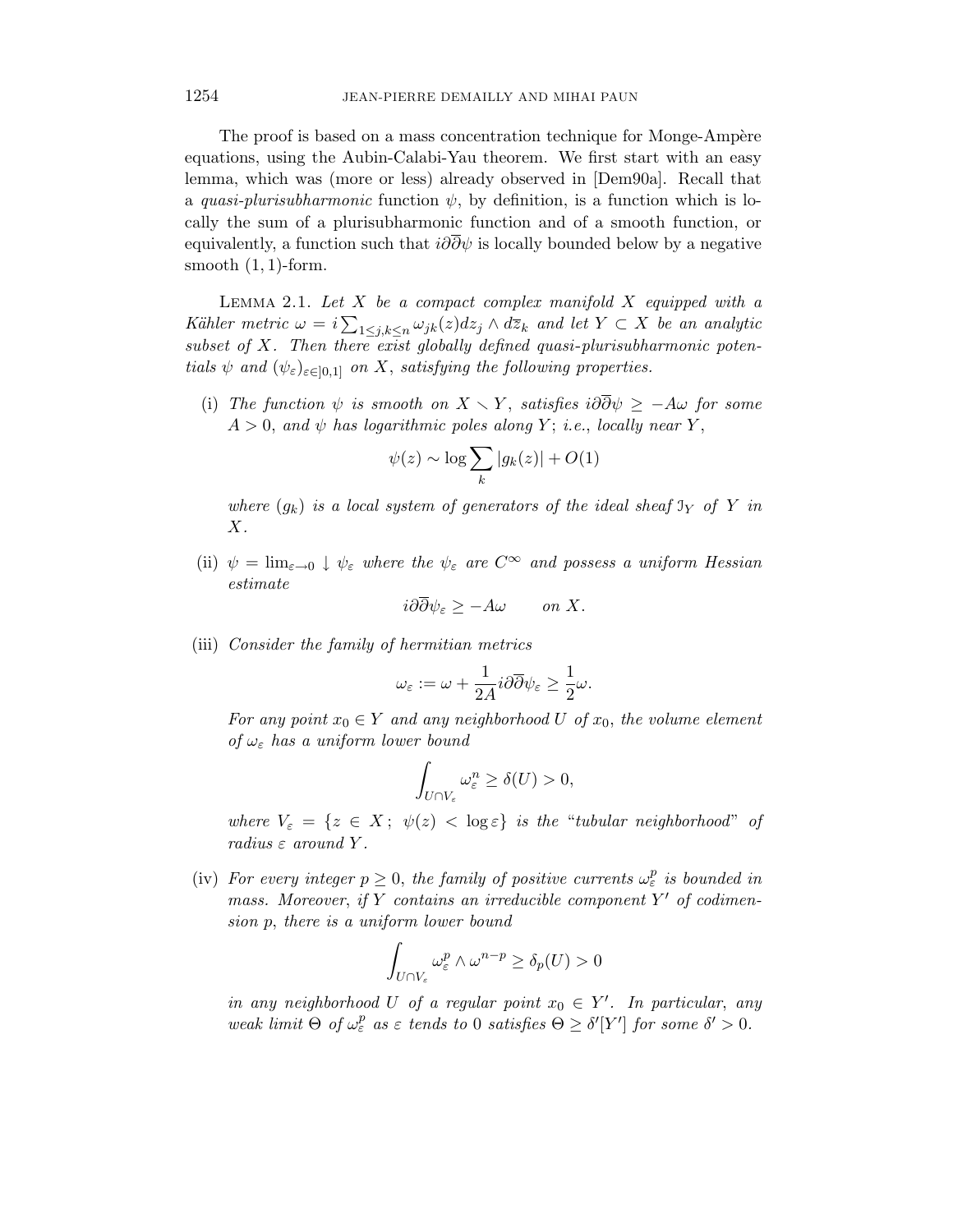Proof. By compactness of *X*, there is a covering of *X* by open coordinate balls  $B_j$ ,  $1 \leq j \leq N$ , such that  $\mathcal{I}_Y$  is generated by finitely many holomorphic functions  $(g_{j,k})_{1\leq k\leq m_j}$  on a neighborhood of  $\overline{B}_j$ . We take a partition of unity  $(\theta_j)$  subordinate to  $(B_j)$  such that  $\sum \theta_j^2 = 1$  on *X*, and define

$$
\psi(z) = \frac{1}{2} \log \sum_{j} \theta_j(z)^2 \sum_{k} |g_{j,k}(z)|^2,
$$
  

$$
\psi_{\varepsilon}(z) = \frac{1}{2} \log(e^{2\psi(z)} + \varepsilon^2) = \frac{1}{2} \log \left( \sum_{j,k} \theta_j(z)^2 |g_{j,k}(z)|^2 + \varepsilon^2 \right).
$$

Moreover, we consider the family of  $(1,0)$ -forms with support in  $B_j$  such that

$$
\gamma_{j,k} = \theta_j \partial g_{j,k} + 2g_{j,k} \partial \theta_j.
$$

Straightforward calculations yield

$$
(2.2) \qquad \overline{\partial}\psi_{\varepsilon} = \frac{1}{2} \frac{\sum_{j,k} \theta_{j} g_{j,k} \overline{\gamma_{j,k}}}{e^{2\psi} + \varepsilon^{2}},
$$
\n
$$
i\partial\overline{\partial}\psi_{\varepsilon} = \frac{i}{2} \left( \frac{\sum_{j,k} \gamma_{j,k} \wedge \overline{\gamma_{j,k}}}{e^{2\psi} + \varepsilon^{2}} - \frac{\sum_{j,k} \theta_{j} \overline{g_{j,k}} \gamma_{j,k} \wedge \sum_{j,k} \theta_{j} g_{j,k} \overline{\gamma_{j,k}}}{(e^{2\psi} + \varepsilon^{2})^{2}} \right),
$$
\n
$$
+ i \frac{\sum_{j,k} |g_{j,k}|^{2} (\theta_{j} \partial\overline{\partial} \theta_{j} - \partial \theta_{j} \wedge \overline{\partial} \theta_{j})}{e^{2\psi} + \varepsilon^{2}}.
$$

As  $e^{2\psi} = \sum_{j,k} \theta_j^2 |g_{j,k}|^2$ , the first big sum in  $i\partial \overline{\partial} \psi_{\varepsilon}$  is nonnegative by the Cauchy-Schwarz inequality; when viewed as a hermitian form, the value of this sum on a tangent vector  $\xi \in T_X$  is simply (2*.*3)

$$
\frac{1}{2}\left(\frac{\sum_{j,k}|\gamma_{j,k}(\xi)|^2}{e^{2\psi}+\varepsilon^2}-\frac{\left|\sum_{j,k}\theta_j\overline{g_{j,k}}\gamma_{j,k}(\xi)\right|^2}{(e^{2\psi}+\varepsilon^2)^2}\right)\geq \frac{1}{2}\frac{\varepsilon^2}{(e^{2\psi}+\varepsilon^2)^2}\sum_{j,k}|\gamma_{j,k}(\xi)|^2.
$$

Now, the second sum involving  $\theta_j \partial \overline{\partial} \theta_j - \partial \theta_j \wedge \overline{\partial} \theta_j$  in (2.2) is uniformly bounded below by a fixed negative hermitian form  $-A\omega$ ,  $A \gg 0$ , and therefore  $i\partial\partial\psi_{\varepsilon} \geq -A\omega$ . Actually, for every pair of indices  $(j, j')$  we have a bound

$$
C^{-1}\leq \sum_k |g_{j,k}(z)|^2/\sum_k |g_{j',k}(z)|^2\leq C\qquad\text{on $\overline{B}_j\cap\overline{B}_{j'}$,}
$$

since the generators  $(g_{j,k})$  can be expressed as holomorphic linear combinations of the  $(g_{j',k})$  by Cartan's theorem A (and vice versa). It follows easily that all terms  $|g_{j,k}|^2$  are uniformly bounded by  $e^{2\psi} + \varepsilon^2$ . In particular,  $\psi$  and  $\psi_{\varepsilon}$  are quasi-plurisubharmonic, and we see that (i) and (ii) hold true. By construction, the real (1, 1)-form  $\omega_{\varepsilon} := \omega + \frac{1}{2A} i \partial \overline{\partial} \psi_{\varepsilon}$  satisfies  $\omega_{\varepsilon} \geq \frac{1}{2} \omega$ ; hence it is Kähler and its eigenvalues with respect to  $\omega$  are at least equal to 1/2.

Assume now that we are in a neighborhood *U* of a regular point  $x_0 \in$ *Y* where *Y* has codimension *p*. Then  $\gamma_{j,k} = \theta_j \partial g_{j,k}$  at  $x_0$ ; hence the rank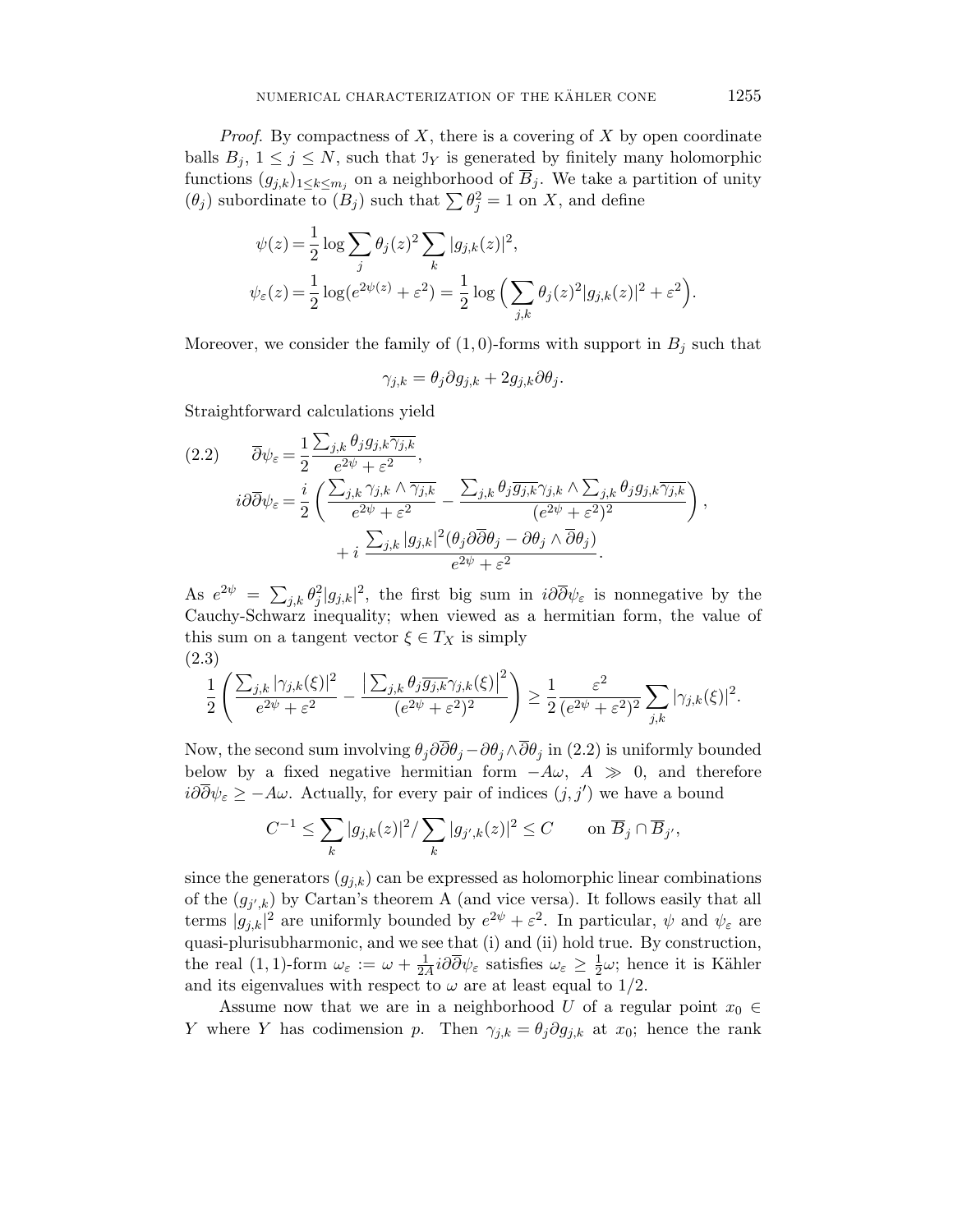of the system of  $(1,0)$ -forms  $(\gamma_{j,k})_{k\geq 1}$  is at least equal to p in a neighborhood of  $x_0$ . Fix a holomorphic local coordinate system  $(z_1, \ldots, z_n)$  such that  $Y = \{z_1 = \ldots = z_p = 0\}$  near  $x_0$ , and let  $S \subset T_X$  be the holomorphic subbundle generated by *∂/∂z*1*, . . . , ∂/∂z*p. This choice ensures that the rank of the system of  $(1,0)$ -forms  $(\gamma_{i,k|S})$  is everywhere equal to p. By  $(1.3)$  and the minimax principle applied to the *p*-dimensional subspace  $S_z \subset T_{X,z}$ , we see that the *p*-largest eigenvalues of  $\omega_{\varepsilon}$  are bounded below by  $c\varepsilon^2/(e^{2\psi} + \varepsilon^2)^2$ . However, we can even restrict the form defined in  $(2.3)$  to the  $(p-1)$ -dimensional subspace  $S \cap \text{Ker } \tau$  where  $\tau(\xi) := \sum_{j,k} \theta_j \overline{g_{j,k}} \gamma_{j,k}(\xi)$ , to see that the  $(p-1)$ -largest eigenvalues of  $\omega_{\varepsilon}$  are bounded below by  $c/(e^{2\psi} + \varepsilon^2)$ ,  $c > 0$ . The *p*<sup>th</sup> eigenvalue is then bounded by  $c\epsilon^2/(e^{2\psi} + \epsilon^2)^2$  and the remaining  $(n - p)$ -ones by 1/2. From this we infer

$$
\omega_{\varepsilon}^{n} \ge c \frac{\varepsilon^{2}}{(e^{2\psi} + \varepsilon^{2})^{p+1}} \omega^{n} \quad \text{near } x_{0},
$$

$$
\omega_{\varepsilon}^{p} \ge c \frac{\varepsilon^{2}}{(e^{2\psi} + \varepsilon^{2})^{p+1}} \left(i \sum_{1 \le \ell \le p} \gamma_{j,k_{\ell}} \wedge \overline{\gamma_{j,k_{\ell}}} \right)^{p}
$$

where  $(\gamma_{j,k_\ell})_{1 \leq \ell \leq p}$  is a suitable *p*-tuple extracted from the  $(\gamma_{j,k})$ , such that  $\bigcap_{\ell}$  Ker  $\gamma_{j,k_{\ell}}$  is a smooth complex (but not necessarily holomorphic) subbundle of codimension *p* of  $T_X$ ; by the definition of the forms  $\gamma_{j,k}$ , this subbundle must coincide with  $T_Y$  along  $Y$ . From this, properties (iii) and (iv) follow easily; actually, up to constants, we have  $e^{2\psi} + \varepsilon^2 \sim |z_1|^2 + \ldots + |z_p|^2 + \varepsilon^2$  and

$$
i \sum_{1 \leq \ell \leq p} \gamma_{j,k_{\ell}} \wedge \overline{\gamma_{j,k_{\ell}}} \geq c \, i \partial \overline{\partial} (|z_1|^2 + \ldots + |z_p|^2) - O(\varepsilon) i \partial \overline{\partial} |z|^2 \qquad \text{on } U \cap V_{\varepsilon}.
$$

Hence, by a straightforward calculation,

$$
\omega_{\varepsilon}^p \wedge \omega^{n-p} \geq c \big( i \partial \overline{\partial} \log(|z_1|^2 + \ldots + |z_p|^2 + \varepsilon^2) \big)^p \wedge \big( i \partial \overline{\partial} (|z_{p+1}|^2 + \ldots + |z_n|^2) \big)^{n-p}
$$

on  $U \cap V_{\varepsilon}$ ; notice also that  $\omega_{\varepsilon}^n \geq 2^{-(n-p)} \omega_{\varepsilon}^p \wedge \omega^{n-p}$ , so that any lower bound for the volume of  $\omega_{\varepsilon}^p \wedge \omega^{n-p}$  will also produce a bound for the volume of  $\omega_{\varepsilon}^n$ . As is well known, the (*p, p*)-form

$$
\left(\frac{i}{2\pi}\partial\overline{\partial}\log(|z_1|^2+\ldots+|z_p|^2+\varepsilon^2)\right)^p \qquad \text{on } \mathbb{C}^n
$$

can be viewed as the pull-back to  $\mathbb{C}^n = \mathbb{C}^p \times \mathbb{C}^{n-p}$  of the Fubini-Study volume form of the complex *p*-dimensional projective space of dimension *p* containing  $\mathbb{C}^p$  as an affine Zariski open set, rescaled by the dilation ratio  $\varepsilon$ . Hence it converges weakly to the current of integration on the *p*-codimensional subspace  $z_1 = \ldots = z_p = 0$ . Moreover the volume contained in any compact tubular cylinder

$$
\{|z'| \le C\varepsilon\} \times K'' \subset \mathbb{C}^p \times \mathbb{C}^{n-p}
$$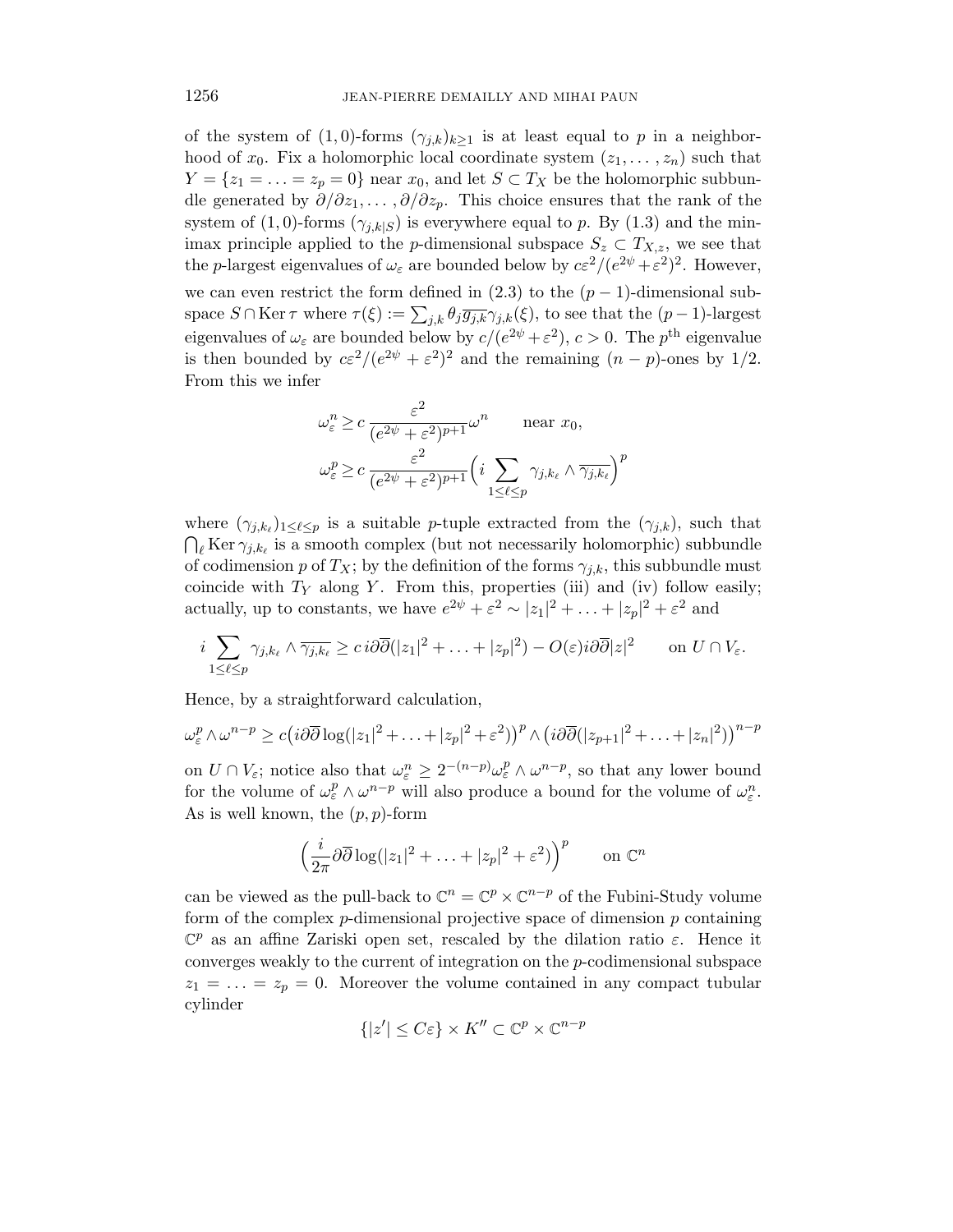depends only on *C* and *K* (as one sees after rescaling by  $\varepsilon$ ). The fact that  $\omega_{\varepsilon}^p$ is uniformly bounded in mass can be seen easily from the fact that

$$
\int_X \omega_{\varepsilon}^p \wedge \omega^{n-p} = \int_X \omega^n,
$$

as  $\omega$  and  $\omega_{\varepsilon}$  are in the same Kähler class. Let  $\Theta$  be any weak limit of  $\omega_{\varepsilon}^p$ . By what we have just seen, Θ carries nonzero mass on every *p*-codimensional component  $Y'$  of  $Y$ , for instance near every regular point. However, standard results of the theory of currents (support theorem and Skoda's extension result) imply that  $\mathbf{1}_{Y} \Theta$  is a closed positive current and that  $\mathbf{1}_{Y} \Theta = \lambda [Y']$  is a nonnegative multiple of the current of integration on Y'. The fact that the mass of  $\Theta$  on  $Y'$  is positive yields  $\lambda > 0$ . Lemma 2.1 is proved. □

Remark 2.4. In the proof above, we did not really make use of the fact that  $\omega$  is Kähler. Lemma 2.1 would still be true without this assumption. The only difficulty would be to show that  $\omega_{\varepsilon}^p$  is still locally bounded in mass when  $\omega$  is an arbitrary hermitian metric. This can be done by using a resolution of singularities which converts  $\mathfrak{I}_Y$  into an invertible sheaf defined by a divisor with normal crossings – and by doing some standard explicit calculations. As we do not need the more general form of Lemma 2.1, we will omit these technicalities.

Let us now recall the following very deep result concerning Monge-Ampère equations on compact Kähler manifolds (see [Yau78]).

THEOREM 2.5 (Yau). Let  $(X, \omega)$  be a compact Kähler manifold and  $n =$  $\dim X$ . Then for any smooth volume form  $f > 0$  such that  $\int_X f = \int_X \omega^n$ , there exists a Kähler metric  $\tilde{\omega} = \omega + i\partial \overline{\partial}\varphi$  in the same Kähler class as  $\omega$ , such that  $\widetilde{\omega}^n = f$ .

In other words, one can prescribe the volume form f of the Kähler metric  $\widetilde{\omega} \in {\{\omega\}}$ , provided that the total volume  $\int_X f$  is equal to the expected value  $\int_{\{\omega\}}^n \operatorname{Sine}$  the Bicci curvature form of  $\widetilde{\omega}$  is  $\operatorname{Ricci}(\widetilde{\omega}) = -\frac{i}{\pi} \partial \overline{\partial} \log \det(\widetilde{\omega})$  $\int_X \omega^n$ . Since the Ricci curvature form of  $\tilde{\omega}$  is Ricci( $\tilde{\omega}$ ) :=  $-\frac{i}{2\pi}\partial\overline{\partial}\log \det(\tilde{\omega}) = -\frac{i}{2\pi}\partial\overline{\partial}\log \det(\tilde{\omega})$  =  $\alpha$  $-\frac{i}{2\pi}\partial\overline{\partial}\log f$ , this is the same as prescribing the curvature form Ricci( $\tilde{\omega}$ ) = *ρ*, given any (1, 1)-form *a* representing  $c_1(Y)$ . Using this we prove given any  $(1, 1)$ -form  $\rho$  representing  $c_1(X)$ . Using this, we prove

PROPOSITION 2.6. Let  $(X, \omega)$  be a compact *n*-dimensional Kähler manifold and let  $\{\alpha\}$  in  $H^{1,1}(X,\mathbf{R})$  be a nef cohomology class such that  $\alpha^n > 0$ . Then, for every *p*-codimensional analytic set  $Y \subset X$ , there exists a closed positive current  $\Theta \in {\{\alpha\}}^p$  of bidegree  $(p, p)$  such that  $\Theta \geq \delta[Y]$  for some  $\delta > 0$ .

*Proof.* Let us associate with *Y* a family  $\omega_{\varepsilon}$  of Kähler metrics as in Lemma 2.1. The class  $\{\alpha + \varepsilon\omega\}$  is a Kähler class, so by Yau's theorem we can find a representative  $\alpha_{\varepsilon} = \alpha + \varepsilon \omega + i\partial \overline{\partial} \varphi_{\varepsilon}$  such that

$$
\alpha_{\varepsilon}^{n} = C_{\varepsilon} \omega_{\varepsilon}^{n},
$$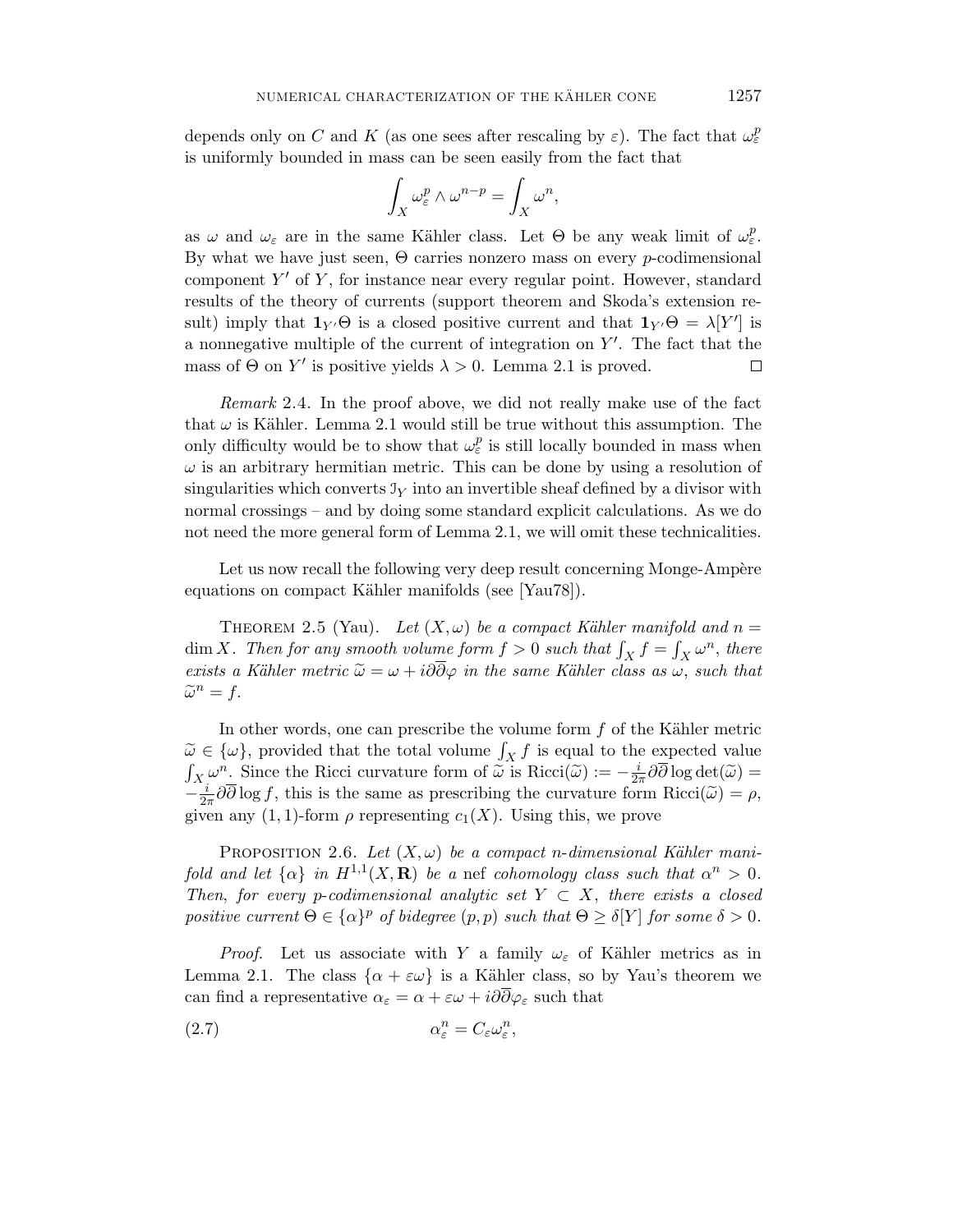where

$$
C_{\varepsilon} = \frac{\int_X \alpha_{\varepsilon}^n}{\int_X \omega_{\varepsilon}^n} = \frac{\int_X (\alpha + \varepsilon \omega)^n}{\int_X \omega^n} \ge C_0 = \frac{\int_X \alpha^n}{\int_X \omega^n} > 0.
$$

Let us denote by

 $\lambda_1(z) \leq \ldots \leq \lambda_n(z)$ 

the eigenvalues of  $\alpha_{\varepsilon}(z)$  with respect to  $\omega_{\varepsilon}(z)$ , at every point  $z \in X$  (these functions are continuous with respect to *z*, and of course depend also on  $\varepsilon$ ). The equation (2.7) is equivalent to the fact that

$$
\lambda_1(z) \ldots \lambda_n(z) = C_{\varepsilon}
$$

is constant, and the most important observation for us is that the constant  $C_{\varepsilon}$ is bounded away from 0, thanks to our assumption  $\int_X \alpha^n > 0$ .

Fix a regular point  $x_0 \in Y$  and a small neighborhood U (meeting only the irreducible component of  $x_0$  in *Y*). By Lemma 2.1, we have a uniform lower bound

(2.8) 
$$
\int_{U \cap V_{\varepsilon}} \omega_{\varepsilon}^p \wedge \omega^{n-p} \geq \delta_p(U) > 0.
$$

Now, by looking at the *p* smallest (resp.  $(n - p)$  largest) eigenvalues  $\lambda_j$  of  $\alpha_{\varepsilon}$ with respect to  $\omega_{\varepsilon}$ ,

$$
\alpha_{\varepsilon}^p \geq \lambda_1 \dots \lambda_p \omega_{\varepsilon}^p,
$$

(2.9") 
$$
\alpha_{\varepsilon}^{n-p} \wedge \omega_{\varepsilon}^p \geq \frac{1}{n!} \lambda_{p+1} \dots \lambda_n \omega_{\varepsilon}^n.
$$

The last inequality  $(2.9'')$  implies

$$
\int_X \lambda_{p+1} \dots \lambda_n \omega_{\varepsilon}^n \leq n! \int_X \alpha_{\varepsilon}^{n-p} \wedge \omega_{\varepsilon}^p = n! \int_X (\alpha + \varepsilon \omega)^{n-p} \wedge \omega^p \leq M
$$

for some constant  $M > 0$  (we assume  $\varepsilon \leq 1$ , say). In particular, for every  $\delta > 0$ , the subset  $E_{\delta} \subset X$  of points *z* such that  $\lambda_{p+1}(z) \ldots \lambda_n(z) > M/\delta$ satisfies  $\int_{E_\delta} \omega_{\varepsilon}^n \leq \delta$ ; hence

(2.10) 
$$
\int_{E_{\delta}} \omega_{\varepsilon}^p \wedge \omega^{n-p} \leq 2^{n-p} \int_{E_{\delta}} \omega_{\varepsilon}^n \leq 2^{n-p} \delta.
$$

The combination of (2.8) and (2.10) yields

$$
\int_{(U \cap V_{\varepsilon}) \setminus E_{\delta}} \omega_{\varepsilon}^p \wedge \omega^{n-p} \geq \delta_p(U) - 2^{n-p} \delta.
$$

On the other hand  $(2.7')$  and  $(2.9')$  imply

$$
\alpha_{\varepsilon}^p \geq \frac{C_{\varepsilon}}{\lambda_{p+1} \dots \lambda_n} \omega_{\varepsilon}^p \geq \frac{C_{\varepsilon}}{M/\delta} \omega_{\varepsilon}^p \qquad \text{on } (U \cap V_{\varepsilon}) \setminus E_{\delta}.
$$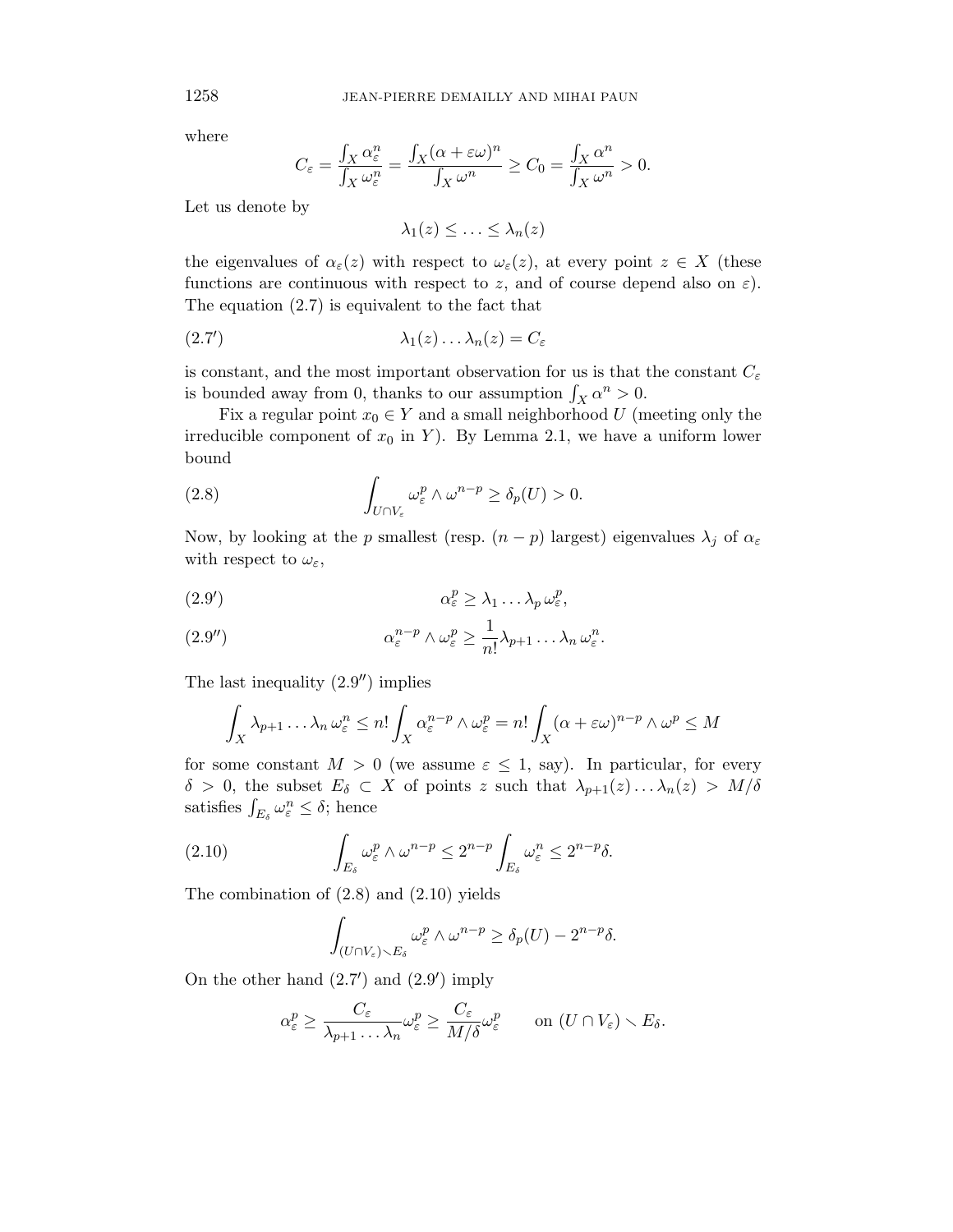From this we infer

$$
\int_{U \cap V_{\varepsilon}} \alpha_{\varepsilon}^p \wedge \omega^{n-p} \ge \frac{C_{\varepsilon}}{M/\delta} \int_{(U \cap V_{\varepsilon}) \backslash E_{\delta}} \omega_{\varepsilon}^p \wedge \omega^{n-p} \ge \frac{C_{\varepsilon}}{M/\delta} (\delta_p(U) - 2^{n-p} \delta) > 0
$$

provided that  $\delta$  is taken small enough, e.g.,  $\delta = 2^{-(n-p+1)} \delta_p(U)$ . The family of  $(p, p)$ -forms  $\alpha_{\varepsilon}^p$  is uniformly bounded in mass since

$$
\int_X \alpha_{\varepsilon}^p \wedge \omega^{n-p} = \int_X (\alpha + \varepsilon \omega)^p \wedge \omega^{n-p} \le \text{Const.}
$$

Inequality (2.11) implies that any weak limit  $\Theta$  of  $(\alpha_{\varepsilon}^p)$  carries a positive mass on  $U \cap Y$ . By Skoda's extension theorem [Sk81],  $\mathbf{1}_Y \Theta$  is a closed positive current with support in *Y*, hence  $\mathbf{1}_Y \Theta = \sum c_j [Y_j]$  is a combination of the various components  $Y_j$  of  $Y$  with coefficients  $c_j > 0$ . Our construction shows that  $\Theta$  belongs to the cohomology class  $\{\alpha\}^p$ . Proposition 2.6 is proved.  $\Box$ 

We can now prove the main result of this section.

THEOREM 2.12. Let  $(X, \omega)$  be a compact *n*-dimensional Kähler manifold and let  $\{\alpha\}$  in  $H^{1,1}(X,\mathbf{R})$  be a nef cohomology class such that  $\int_X \alpha^n > 0$ . Then  $\{\alpha\}$  contains a Kähler current *T*, that is, a closed positive current *T* such that  $T \geq \delta \omega$  for some  $\delta > 0$ .

*Proof.* The trick is to apply Proposition 2.6 to the diagonal  $\widetilde{Y} = \Delta$  in the product manifold  $\widetilde{X} = X \times X$ . Let us denote by  $\pi_1$  and  $\pi_2$  the two projections of  $\tilde{X} = X \times X$  onto X. It is clear that  $\tilde{X}$  admits

$$
\widetilde{\omega} = \pi_1^* \omega + \pi_2^* \omega
$$

as a Kähler metric, and that the class of

$$
\widetilde{\alpha} = \pi_1^* \alpha + \pi_2^* \alpha
$$

is a nef class on *X* (it is a limit of the Kähler classes  $\pi_1^*(\alpha + \varepsilon \omega) + \pi_2^*(\alpha + \varepsilon \omega)$ ). Moreover, by Newton's binomial formula

$$
\int_{X \times X} \widetilde{\alpha}^{2n} = \binom{2n}{n} \Big( \int_X \alpha^n \Big)^2 > 0.
$$

The diagonal is of codimension *n* in  $\widetilde{X}$ ; hence by Proposition 2.6 there exists a closed positive  $(n, n)$ -current  $\Theta \in {\{\tilde{\alpha}^n\}}$  such that  $\Theta \geq \varepsilon[\Delta]$  for some  $\varepsilon > 0$ . We define the  $(1, 1)$ -current  $T$  to be the push-forward

$$
T = c \, \pi_{1*}(\Theta \wedge \pi_2^* \omega)
$$

for a suitable constant  $c > 0$  which will be determined later. By the lower estimate on Θ, we have

$$
T \geq c \varepsilon \pi_{1*}([\Delta] \wedge \pi_2^* \omega) = c \varepsilon \omega;
$$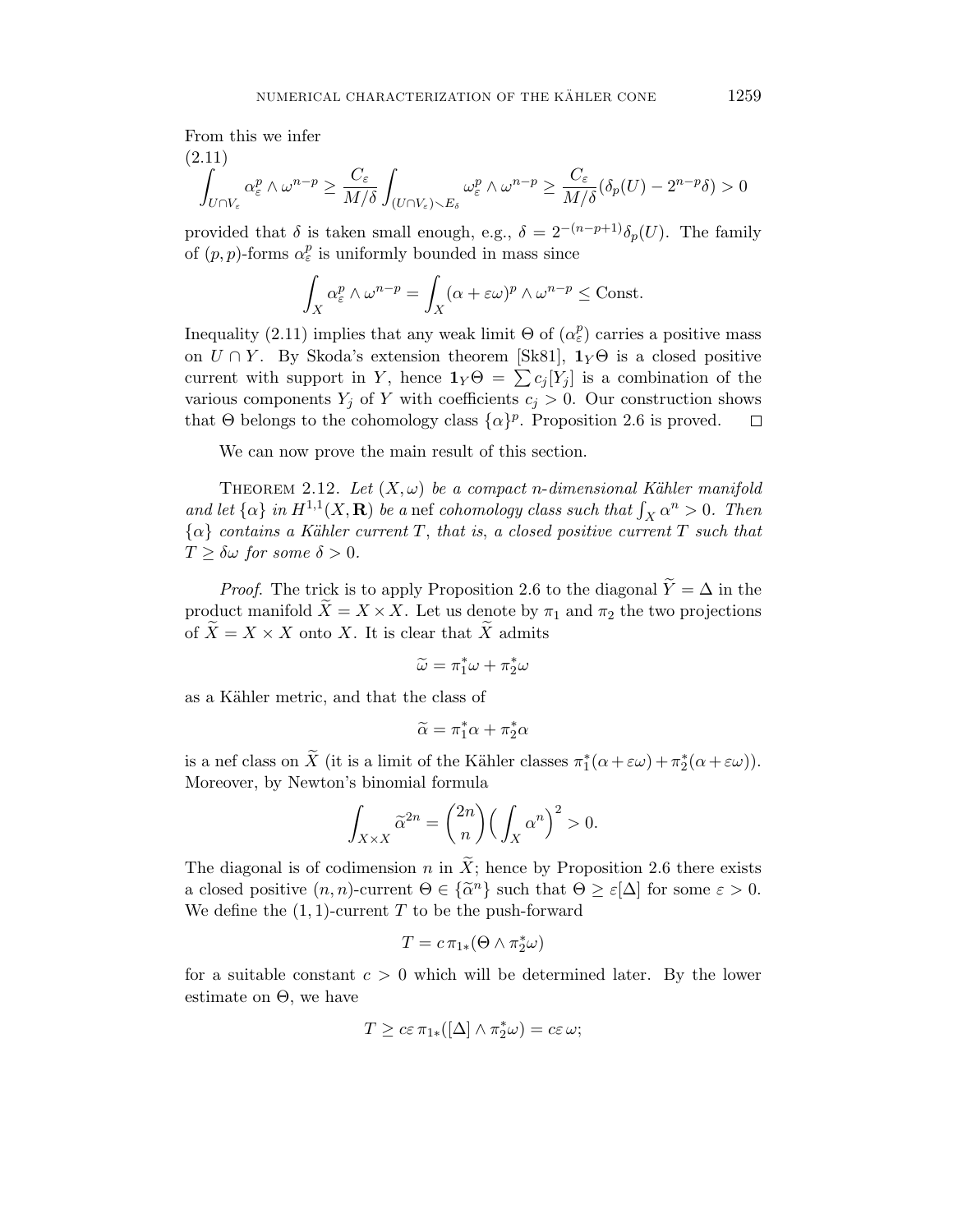thus *T* is a Kähler current. On the other hand, as  $\Theta \in {\{\tilde{\alpha}^n\}}$ , the current *T* belongs to the cohomology class of the (1*,* 1)-form

$$
c \pi_{1*}(\widetilde{\alpha}^n \wedge \pi_2^* \omega)(x) = c \int_{y \in Y} \left( \alpha(x) + \alpha(y) \right)^n \wedge \omega(y),
$$

obtained by a partial integration in *y* with respect to  $(x, y) \in X \times X$ . By Newton's binomial formula again, we see that

$$
c \pi_{1*}(\widetilde{\alpha}^n \wedge \pi_2^* \omega)(x) = c \Big( \int_X n \alpha(y)^{n-1} \wedge \omega(y) \Big) \alpha(x)
$$

is proportional to  $\alpha$ . Therefore, we need only take  $c = (\int_X n\alpha^{n-1} \wedge \omega)^{-1}$  to ensure that  $T \in {\alpha}$ . As  $\alpha$  is nef and  ${\alpha} \leq C{\omega}$  for sufficiently large  $C > 0$ , we have

$$
\int_X \alpha^{n-1} \wedge \omega \ge \frac{1}{C} \int_X \alpha^n > 0.
$$

Theorem 2.12 is proved.

### **3. Regularization theorems for Kähler currents**

It is not true that a Kähler current can be regularized to produce a smooth Kähler metric. However, by the general regularization theorem for closed currents proved in [Dem92] (see Proposition 3.7), it can be regularized up to some logarithmic poles along analytic subsets.

Before stating the result, we need a few preliminaries. If *T* is a closed positive current on a compact complex manifold *X*, we can write

$$
(3.1) \t\t T = \alpha + i\partial\partial\psi
$$

where  $\alpha$  is a global, smooth, closed  $(1,1)$ -form on *X*, and  $\psi$  a quasi-plurisubharmonic function on *X*. To see this (cf. also [Dem92]), take an open covering of *X* by open coordinate balls  $B_j$  and plurisubharmonic potentials  $\psi_j$  such that  $T = i\partial \overline{\partial} \psi_j$  on  $B_j$ . Then, if  $(\theta_j)$  is a partition of unity subordinate to  $(B_j)$ , it is easy to see that  $\psi = \sum \theta_j \psi_j$  is quasi-plurisubharmonic and that  $\alpha := T - i\partial\overline{\partial}\psi$  is smooth (so that  $i\partial\overline{\partial}\psi = T - \alpha \geq -\alpha$ ). For any other decomposition  $T = \alpha' + i\partial\partial\psi'$  as in (3.1), we have  $\alpha' - \alpha = -i\partial\partial(\psi' - \psi);$ hence  $\psi' - \psi$  is smooth.

THE REGULARIZATION THEOREM 3.2. Let *X* be a compact complex manifold equipped with a hermitian metric  $\omega$ . Let  $T = \alpha + i\partial\overline{\partial}\psi$  be a closed  $(1,1)$ -current on X, where  $\alpha$  is smooth and  $\psi$  is a quasi-plurisubharmonic function. Assume that  $T \ge \gamma$  for some real (1, 1)-form  $\gamma$  on X with real coefficients. Then there exists a sequence  $T_k = \alpha + i\partial\partial\psi_k$  of closed (1, 1)-currents such that

(i)  $\psi_k$  (and thus  $T_k$ ) is smooth on the complement  $X \setminus Z_k$  of an analytic set  $Z_k$ , and the  $Z_k$ 's form an increasing sequence

$$
Z_0 \subset Z_1 \subset \ldots \subset Z_k \subset \ldots \subset X.
$$

 $\Box$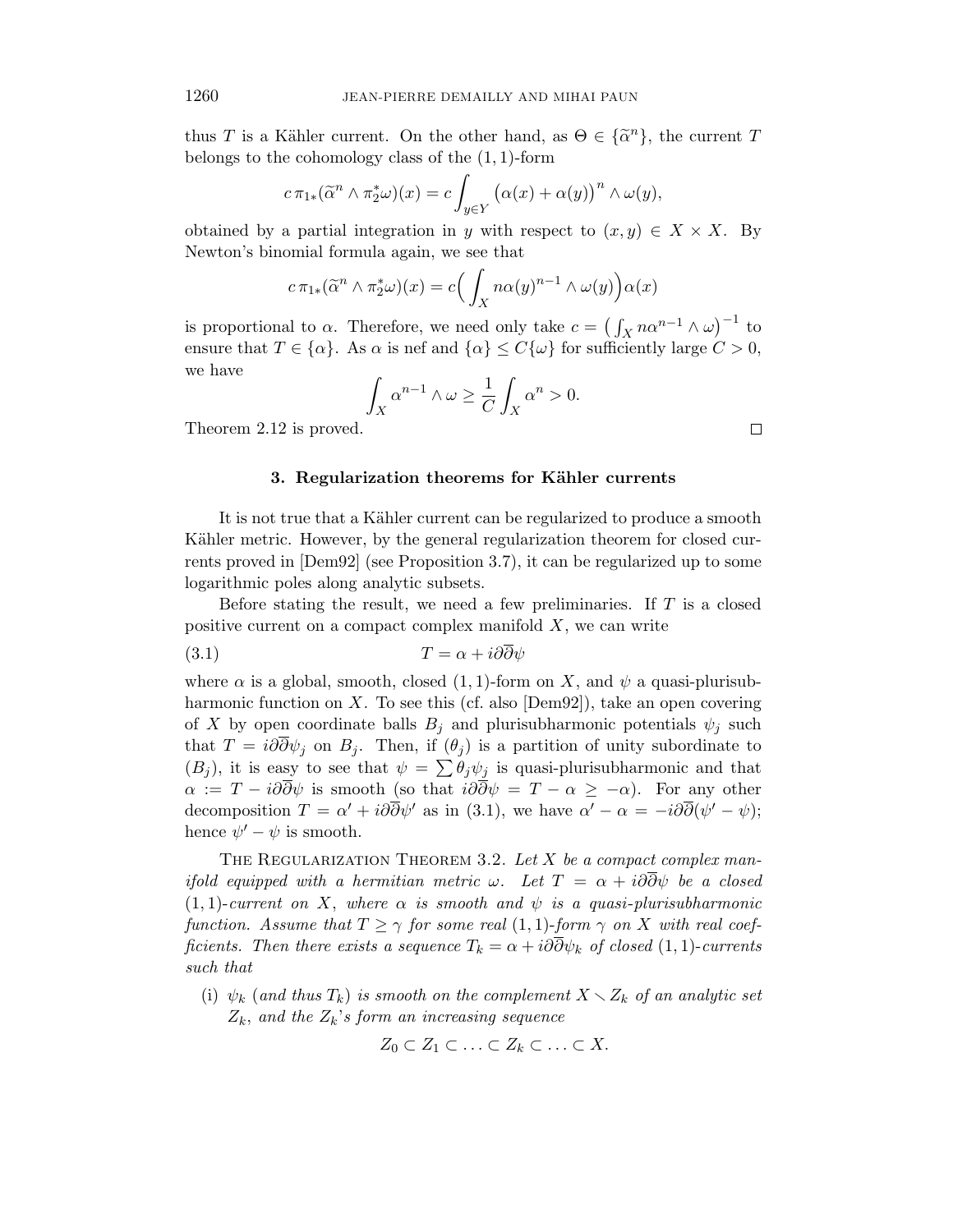- (ii) There is a uniform estimate  $T_k \geq \gamma \delta_k \omega$  with  $\lim_{k \to \infty} \phi_k = 0$  as *k* tends  $to +\infty$ .
- (iii) The sequence  $(\psi_k)$  is nonincreasing, and we have  $\lim_{k \to \infty} \psi_k = \psi$ . As a consequence,  $T_k$  converges weakly to  $T$  as  $k$  tends to  $+\infty$ .
- (iv) Near  $Z_k$ , the potential  $\psi_k$  has logarithmic poles, namely, for every  $x_0 \in Z_k$ , there is a neighborhood *U* of  $x_0$  such that

$$
\psi_k(z) = \lambda_k \log \sum_{\ell} |g_{k,\ell}|^2 + O(1)
$$

for suitable holomorphic functions  $(g_{k,\ell})$  on *U* and  $\lambda_k > 0$ . Moreover, there is a (global) proper modification  $\mu_k : \widetilde{X}_k \to X$  of X, obtained as a sequence of blow-ups with smooth centers, such that  $\psi_k \circ \mu_k$  can be written locally on  $X_k$  as

$$
\psi_k \circ \mu_k(w) = \lambda_k \big( \sum n_\ell \log |\widetilde{g}_\ell|^2 + f(w) \big)
$$

where  $(\widetilde{g}_{\ell} = 0)$  are local generators of suitable (global) divisors  $D_{\ell}$  on  $X_k$ such that  $\sum D_{\ell}$  has normal crossings,  $n_{\ell}$  are positive integers, and the  $f$ 's are smooth functions on  $X_k$ .

Sketch of the proof. We briefly indicate the main ideas, since the proof can only be reconstructed by patching together arguments which appeared in different places (although the core of the proof is entirely in [Dem92]). After replacing *T* with  $T - \alpha$ , we can assume that  $\alpha = 0$  and  $T = i\partial\overline{\partial}\psi \geq \gamma$ . Given a small  $\varepsilon > 0$ , we select a covering of X by open balls  $B_i$  together with holomorphic coordinates  $(z^{(j)})$  and real numbers  $\beta_j$  such that

$$
0 \le \gamma - \beta_j i \partial \overline{\partial} |z^{(j)}|^2 \le \varepsilon i \partial \overline{\partial} |z^{(j)}|^2 \qquad \text{on } B_j
$$

(this can be achieved just by continuity of  $\gamma$ , after diagonalizing  $\gamma$  at the center of the balls). We now take a partition of unity  $(\theta_j)$  subordinate to  $(B_j)$  such that  $\sum \theta_j^2 = 1$ , and define

$$
\psi_k(z) = \frac{1}{2k} \log \sum_j \theta_j^2 e^{2k\beta_j |z^{(j)}|^2} \sum_{\ell \in \mathbf{N}} |g_{j,k,\ell}|^2
$$

where  $(g_{j,k,\ell})$  is a Hilbert basis of the Hilbert space of holomorphic functions *f* on  $B_j$  such that

$$
\int_{B_j} |f|^2 e^{-2k(\psi - \beta_j |z^{(j)}|^2)} < +\infty.
$$

Notice that by the Hessian estimate  $i\partial\overline{\partial}\psi \geq \gamma \geq \beta_j i\partial\overline{\partial}|z^{(j)}|^2$ , the weight involved in the  $L^2$  norm is plurisubharmonic. It then follows from the proof of Proposition 3.7 in  $[Dem92]$  that all properties (i)–(iv) hold true, except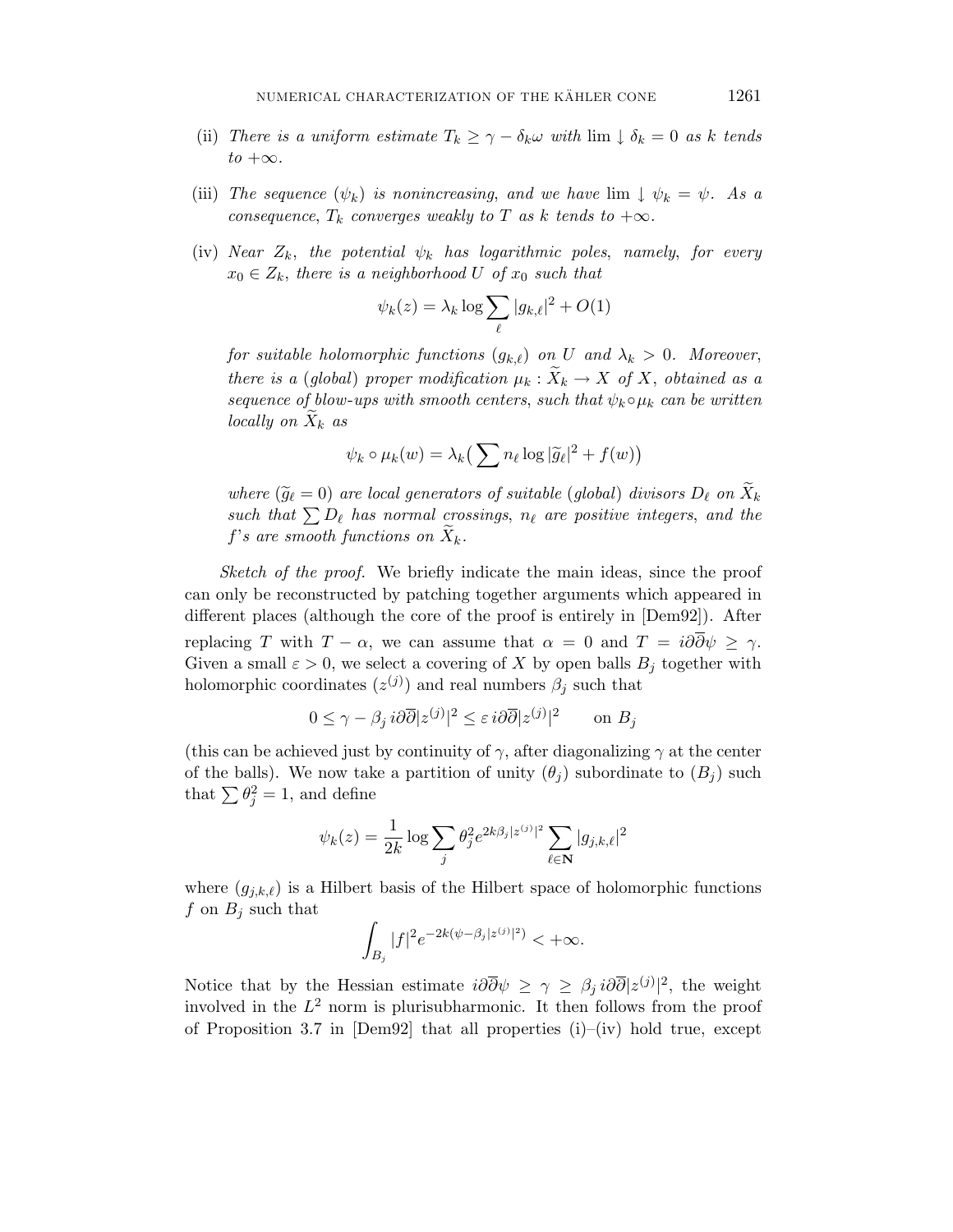possibly the fact that the sequence  $\psi_k$  can be chosen to be nonincreasing, and the existence of the modification in (iv). However, the multiplier ideal sheaves of the weights  $k(\psi - \beta_j |z^{(j)}|^2)$  are generated by the  $(g_{j,k,\ell})_\ell$  on  $B_j$ , and these sheaves glue together into a global coherent multiplier ideal sheaf  $\mathfrak{I}(k\psi)$ on *X* (see [DEL99]); the modification  $\mu_k$  is then obtained by blowing-up the ideal sheaf  $\mathfrak{I}(k\psi)$  so that  $\mu_k^* \mathfrak{I}(k\psi)$  is an invertible ideal sheaf associated with a normal crossing divisor (Hironaka [Hir63]). The fact that  $\psi_k$  can be chosen to be nonincreasing follows from a quantitative version of the "subadditivity of multiplier ideal sheaves" which is proved in Step 3 of the proof of Theorem 2.2.1 in [DPS00] (see also ([DEL99]). (Anyway, this property will not be used here, so the reader may wish to skip the details.) □

For later purposes, we state the following useful results, which are borrowed essentially from the Ph.D. thesis of the second author.

PROPOSITION 3.3 ([Pau98a, 98b]). Let *X* be a compact complex space and let  $\{\alpha\}$  be a  $\partial\overline{\partial}$ -cohomology class of type  $(1,1)$  on X (where  $\alpha$  is a smooth representative).

- (i) If the restriction  $\{\alpha\}_{|Y}$  to an analytic subset  $Y \subset X$  is Kähler on Y, there exists a smooth representative  $\alpha' = \alpha + i\partial\partial\varphi$  which is Kähler on a neighborhood *U* of *Y* .
- (ii) If the restrictions  $\{\alpha\}_{|Y_1}, \{\alpha\}_{|Y_2}$  to any pair of analytic subsets  $Y_1, Y_2 \subset$ *X* are nef (resp. Kähler), then  $\{\alpha\}_{|Y_1 \cup Y_2}$  is nef (resp. Kähler).
- (iii) Assume that  $\{\alpha\}$  contains a Kähler current T and that the restriction  ${\alpha}_{\mid Y}$  to every irreducible component *Y* in the Lelong sublevel sets  $E_c(T)$ is a Kähler class on Y. Then  $\{\alpha\}$  is a Kähler class on X.
- (iv) Assume that  $\{\alpha\}$  contains a closed positive  $(1,1)$ -current *T* and that the restriction  $\{\alpha\}_{Y}$  to every irreducible component *Y* in the Lelong sublevel sets  $E_c(T)$  is nef on *Y*. Then  $\{\alpha\}$  is nef on *X*.

By definition,  $E_c(T)$  is the set of points  $z \in X$  such that the Lelong number  $\nu(T, z)$  is at least equal to *c* (for given  $c > 0$ ). A deep theorem of Siu ([Siu74]) asserts that all  $E_c(T)$  are analytic subsets of X. Notice that the concept of a *∂∂*-cohomology class is well defined on an arbitrary complex space (although many of the standard results on de Rham or Dolbeault cohomology of nonsingular spaces will fail for singular spaces!). The concepts of Kähler classes and nef classes are still well defined (a Kähler form on a singular space *X* is a (1*,* 1)-form which is locally bounded below by the restriction of a smooth positive  $(1, 1)$ -form in a nonsingular ambient space for  $X$ , and a nef class is a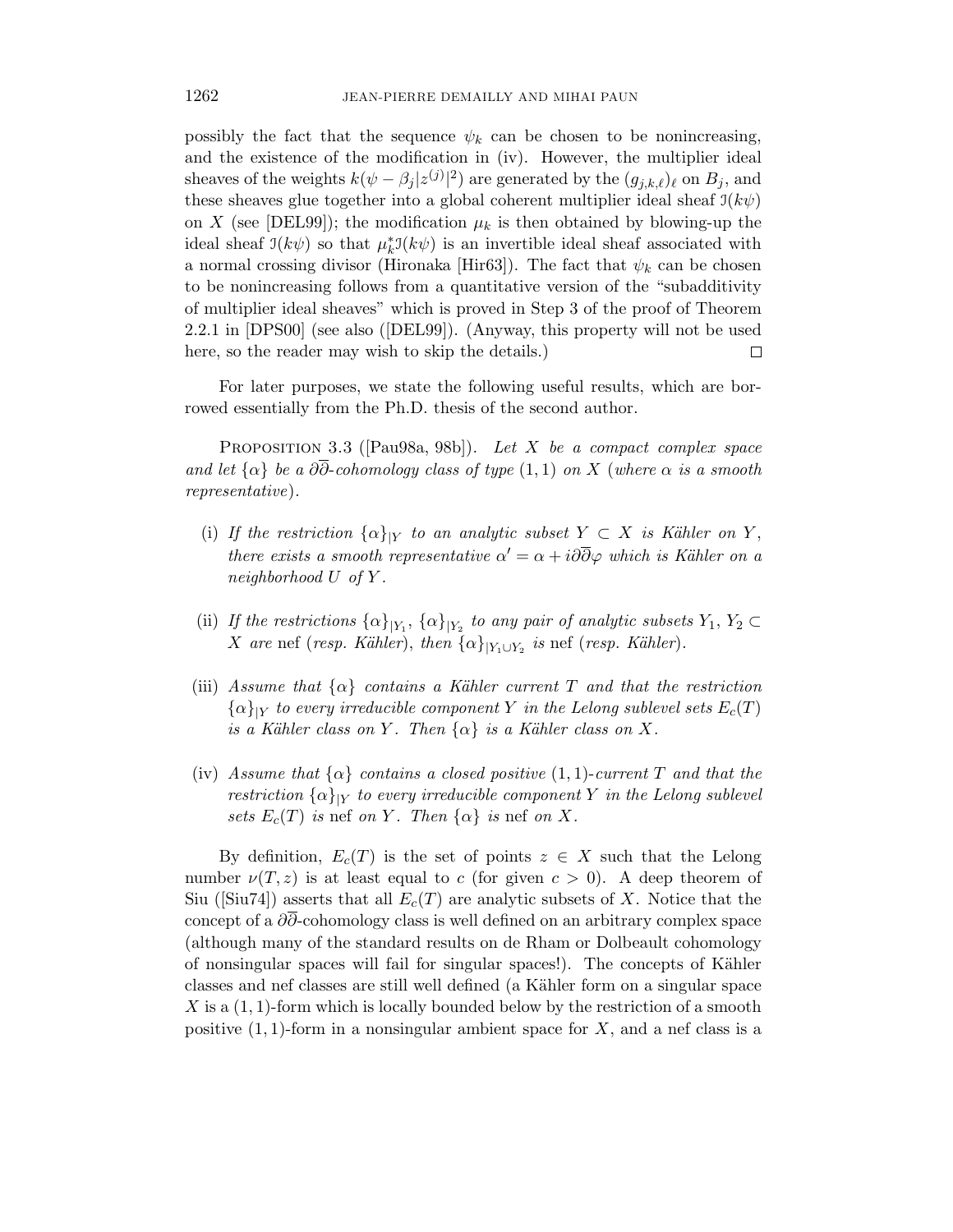class containing representatives bounded below by  $-\varepsilon\omega$  for every  $\varepsilon > 0$ , where  $\omega$  is a smooth positive  $(1, 1)$ -form).

Sketch of the proof. (i) We can assume that  $\alpha_{|Y}$  itself is a Kähler form. If *Y* is smooth, we simply take  $\psi$  to be equal to a large constant times the square of the hermitian distance to *Y* . This will produce positive eigenvalues in  $\alpha + i\partial \partial \psi$  along the normal directions of *Y*, while the eigenvalues are already positive on *Y* . When *Y* is singular, we just use the same argument with respect to a stratification of *Y* by smooth manifolds, and an induction on the dimension of the strata ( $\psi$  can be left untouched on the lower dimensional strata).

(ii) Let us first treat the Kähler case. By  $(i)$ , there are smooth functions  $\varphi_1$ ,  $\varphi_2$  on *X* such that  $\alpha + i\partial\partial\varphi_j$  is Kähler on a neighborhood  $U_j$  of  $Y_j$ ,  $j = 1, 2$ . Also, by Lemma 2.1, there exists a quasi-plurisubharmonic function  $\psi$  on X which has logarithmic poles on  $Y_1 \cap Y_2$  and is smooth on  $X \setminus (Y_1 \cap Y_2)$ . We define

$$
\varphi = \widetilde{\max}(\varphi_1 + \delta\psi, \varphi_2 - C)
$$

where  $\delta \ll 1, C \gg 1$  are constants and max is a regularized max function. Then  $\alpha + i\partial\overline{\partial}\varphi$  is Kähler on  $U_1 \cap U_2$ . Moreover, for *C* large,  $\varphi$  coincides with  $\varphi_1 + \delta \psi$  on  $Y_1 \setminus U_2$  and with  $\varphi_2 - C$  on a small neighborhood of *W* of  $Y_1 \cap Y_2$ . Take smaller neighborhoods  $U'_1 \in U_1$ ,  $U'_2 \in U_2$  such that  $U'_1 \cap U'_2 \subset W$ . We can extend  $\varphi_{|U_1' \cap U_2}$  to a neighborhood *V* of  $Y_1 \cup Y_2$  by taking  $\varphi = \varphi_1 + \delta \psi$ on a neighborhood of  $Y_1 \setminus U_2$  and  $\varphi = \varphi_2 - C$  on  $U_2'$ . The use of a cut-off function equal to 1 on a neighborhood of  $V' \in V$  of  $Y_1 \cup Y_2$  finally allows us to get a function  $\varphi$  defined everywhere on X, such that  $\alpha + i\partial\overline{\partial}\varphi$  is Kähler on a neighborhood of  $Y_1 \cup Y_2$  (if  $\delta$  is small enough). The nef case is similar, except that we deal with currents *T* such that  $T \geq -\varepsilon \omega$  instead of Kähler currents.

(iii) By the regularization Theorem 3.2, we may assume that the singularities of the Kähler current  $T = \alpha + i\partial\overline{\partial}\psi$  are just logarithmic poles (since  $T \geq \gamma$ with  $\gamma$  positive definite, the small loss of positivity resulting from 3.2 (ii) still yields a Kähler current  $T_k$ ). Hence  $\psi$  is smooth on  $X \setminus Z$  for a suitable analytic set *Z* which, by construction, is contained in  $E_c(T)$  for  $c > 0$  small enough. We use (i), (ii) and the hypothesis that  $\{T\}_{|Y}$  is Kähler for every component *Y* of *Z* to get a neighborhood *U* of *Z* and a smooth potential  $\varphi_U$  on *X* such that  $\alpha + i\partial\overline{\partial}\varphi_U$  is Kähler on *U*. Then the smooth potential equal to the regularized maximum  $\varphi = \widetilde{\max}(\psi, \varphi_U - C)$  produces a Kähler form  $\alpha + i\partial\overline{\partial}\varphi$  on X for *C* large enough (since we can achieve  $\varphi = \psi$  on  $X \setminus U$ ). The nef case (iv) is similar. □

THEOREM 3.4. A compact complex manifold *X* admits a Kähler current if and only if it is bimeromorphic to a Kähler manifold, or equivalently, if it admits a proper Kähler modification. (The class of such manifolds is the so-called Fujiki class C.)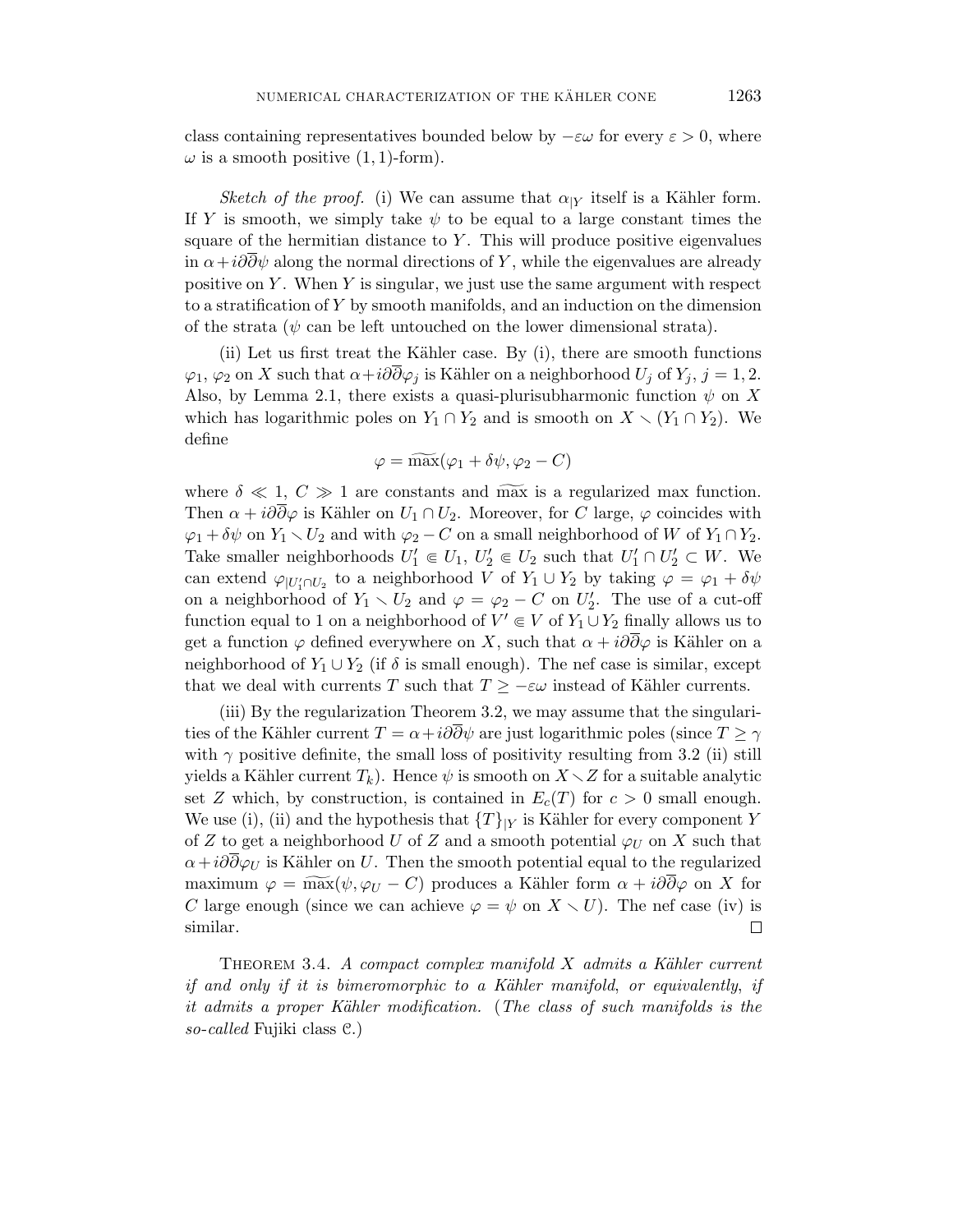*Proof.* If  $X$  is bimeromorphic to a Kähler manifold  $Y$ , Hironaka's desingularization theorem implies that there exists a blow-up  $\overline{Y}$  of  $Y$  (obtained by a sequence of blow-ups with smooth centers) such that the bimeromorphic map from *Y* to *X* can be resolved into a modification  $\mu : \widetilde{Y} \to X$ . Then  $\widetilde{Y}$  is Kähler and the push-forward  $T = \mu_* \tilde{\omega}$  of a Kähler form  $\tilde{\omega}$  on  $\tilde{Y}$  provides a Kähler current on *X*. In fact, if  $\omega$  is a smooth hermitian form on *X*, there is a constant *C* such that  $\mu^*\omega \leq C\tilde{\omega}$  (by compactness of  $\tilde{Y}$ ); hence

$$
T = \mu_* \widetilde{\omega} \ge \mu_* (C^{-1} \mu^* \omega) = C^{-1} \omega.
$$

Conversely, assume that  $X$  admits a Kähler current  $T$ . By Theorem 3.2 (iv), there exists a Kähler current  $T' = T_k$  ( $k \gg 1$ ) in the same  $\partial \partial$ -cohomology class as *T*, and a modification  $\mu : \widetilde{X} \to X$  such that

$$
\mu^* T' = \lambda[\widetilde{D}] + \widetilde{\alpha} \qquad \text{on } \widetilde{X},
$$

where  $\overline{D}$  is a divisor with normal crossings,  $\tilde{\alpha}$  a smooth closed (1, 1)-form and  $\lambda > 0$ . (The pull-back of a closed  $(1,1)$ -current by a holomorphic map f is always well-defined, when we take a local plurisubharmonic potential  $\varphi$  such that  $T = i\partial\overline{\partial}\varphi$  and write  $f^*T = i\partial\overline{\partial}(\varphi \circ f)$ .) The form  $\tilde{\alpha}$  must be semi-positive; more precisely we have  $\tilde{\alpha} \geq \varepsilon \mu^* \omega$  as soon as  $T' \geq \varepsilon \omega$ . This is not enough to produce a Kähler form on  $\tilde{X}$  (but we are not very far). Suppose that  $\tilde{X}$  is produce a Kähler form on *X* (but we are not very far...). Suppose that  $\widetilde{X}$  is obtained as a tower of blow-ups

$$
\widetilde{X} = X_N \to X_{N-1} \to \cdots \to X_1 \to X_0 = X,
$$

where  $X_{j+1}$  is the blow-up of  $X_j$  along a smooth center  $Y_j \subset X_j$ . Denote by  $E_{i+1} \subset X_{i+1}$  the exceptional divisor, and let  $\mu_i: X_{i+1} \to X_i$  be the blow-up map. Now, we state the following simple result.

LEMMA 3.5. For every Kähler current  $T_j$  on  $X_j$ , there exists  $\varepsilon_{j+1} > 0$ and a smooth form  $u_{i+1}$  in the  $\partial \overline{\partial}$ -cohomology class of  $[E_{i+1}]$  such that

$$
T_{j+1} = \mu_j^* T_j - \varepsilon_{j+1} u_{j+1}
$$

is a Kähler current on  $X_{j+1}$ .

*Proof.* The line bundle  $O(-E_{j+1})|E_{j+1}$  is equal to  $O_{P(N_i)}(1)$  where  $N_j$ is the normal bundle to  $Y_j$  in  $X_j$ . Pick an arbitrary smooth hermitian metric on  $N_j$ , use this metric to get an induced Fubini-Study metric on  $\mathcal{O}_{P(N_i)}(1)$ , and finally extend this metric as a smooth hermitian metric on the line bundle  $\mathcal{O}(-E_{j+1})$ . Such a metric has positive curvature along tangent vectors of  $X_{j+1}$ which are tangent to the fibers of  $E_{j+1} = P(N_j) \rightarrow Y_j$ . Assume furthermore that  $T_j \geq \delta_j \omega_j$  for some hermitian form  $\omega_j$  on  $X_j$  and a suitable  $0 < \delta_j \ll 1$ . Then

$$
\mu_j^{\star} T_j - \varepsilon_{j+1} u_{j+1} \ge \delta_j \mu_j^{\star} \omega_j - \varepsilon_{j+1} u_{j+1}
$$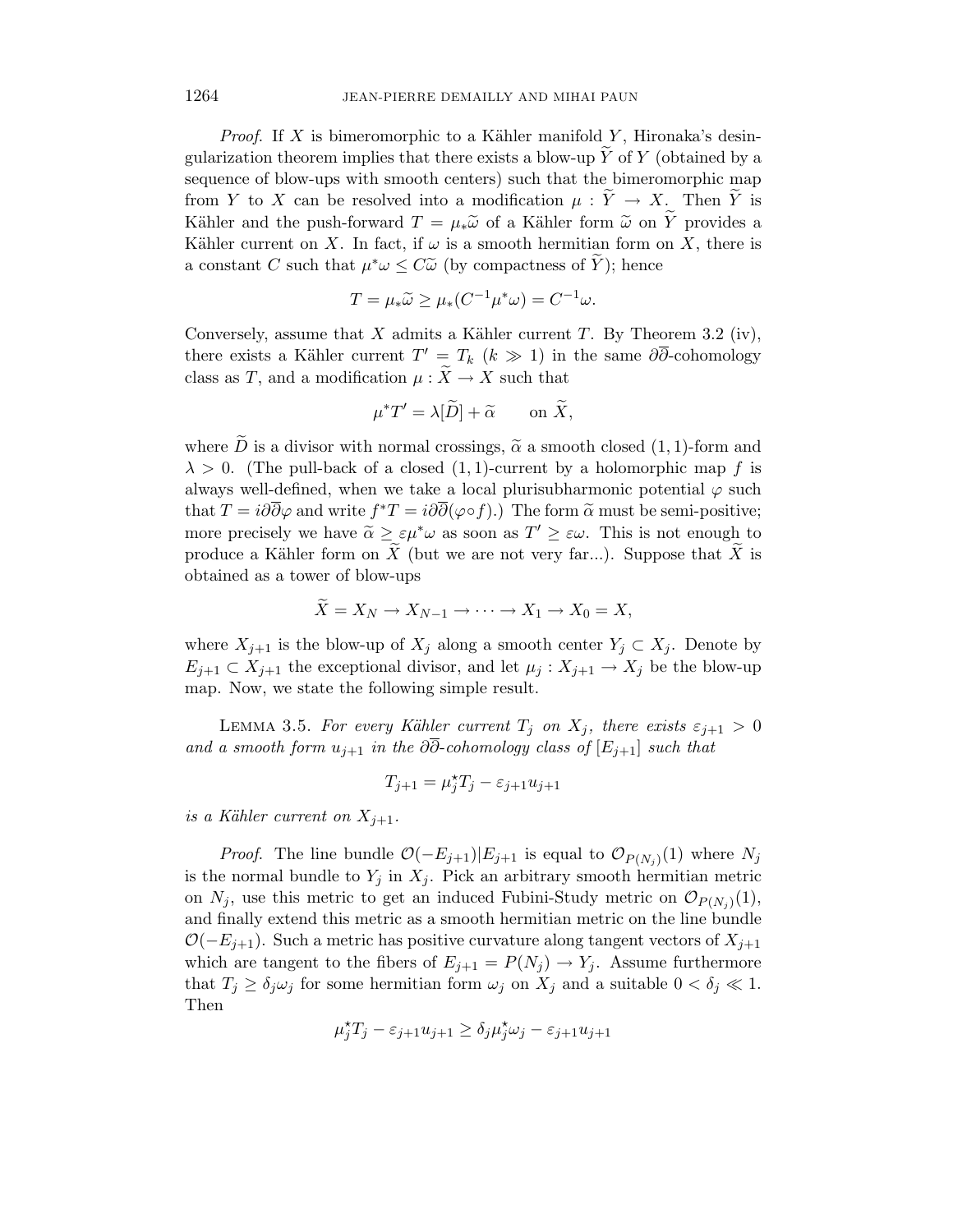where  $\mu_j^* \omega_j$  is semi-positive on  $X_{j+1}$ , positive definite on  $X_{j+1} \setminus E_{j+1}$ , and also positive definite on tangent vectors of  $T_{X_{j+1}|E_{j+1}}$  which are not tangent to the fibers of  $E_{i+1} \to Y_i$ . The statement is then easily proved by taking  $\varepsilon_{i+1} \ll \delta_i$ and by using an elementary compactness argument on the unit sphere bundle of  $T_{X_{j+1}}$  associated with any given hermitian metric. □

End of proof of Theorem 3.4. If  $\tilde{u}_j$  is the pull-back of  $u_j$  to the final blow-up  $\widetilde{X}$ , we conclude inductively that  $\mu^*T' - \sum \varepsilon_j \widetilde{u}_j$  is a Kähler current.<br>Therefore the smooth form Therefore the smooth form

$$
\widetilde{\omega} := \widetilde{\alpha} - \sum \varepsilon_j \widetilde{u}_j = \mu^{\star} T' - \sum \varepsilon_j \widetilde{u}_j - \lambda [D]
$$

is Kähler and we see that  $\widetilde{X}$  is a Kähler manifold.

Remark 3.6. A special case of Theorem 3.4 is the following characterization of Moishezon varieties (i.e. manifolds which are bimeromorphic to projective algebraic varieties or, equivalently, whose algebraic dimension is equal to their complex dimension):

A compact complex manifold *X* is Moishezon if and only if *X* possesses a Kähler current *T* such that the de Rham cohomology class  $\{T\}$  is rational, i.e.  ${T} \in H^2(X, \mathbf{Q}).$ 

In fact, in the above proof, we get an integral current *T* if we take the push forward  $T = \mu_* \widetilde{\omega}$  of an integral ample class  $\{\widetilde{\omega}\}\$  on *Y*, where  $\mu: Y \to X$ is a projective model of *Y*. Conversely, if  $\{T\}$  is rational, we can take the  $\varepsilon'_{j}$ s to be rational in Lemma 3.5. This produces at the end a Kähler metric  $\tilde{\omega}$  with rational de Rham cohomology class on  $\tilde{X}$ . Therefore  $\tilde{X}$  is projective by the Kodaira embedding theorem. This result was observed in [JS93] (see also [Bon93, 98] for a more general perspective based on a singular version of holomorphic Morse inequalities).

### **4. Numerical characterization of the Kähler cone**

We are now in a good position to prove what we consider to be the main result of this work.

*Proof of the Main Theorem* 0.1. By definition  $\mathcal K$  is open, and clearly  $\mathcal K \subset \mathcal P$ (thus  $\mathcal{K} \subset \mathcal{P}^{\circ}$ ). We claim that  $\mathcal{K}$  is also closed in  $\mathcal{P}$ . In fact, consider a class  $\{\alpha\} \in \overline{\mathcal{K}} \cap \mathcal{P}$ . This means that  $\{\alpha\}$  is a nef class which satisfies all numerical conditions defining P. Let  $Y \subset X$  be an arbitrary analytic subset. We prove by induction on dim *Y* that  $\{\alpha\}_{|Y}$  is Kähler. If *Y* has several components, Proposition 3.3 (ii) reduces the situation to the case of the irreducible components of *Y*, so that we may assume that *Y* is irreducible. Let  $\mu: Y \to Y$  be a desingularization of *Y* , obtained via a finite sequence of blow-ups with smooth

 $\Box$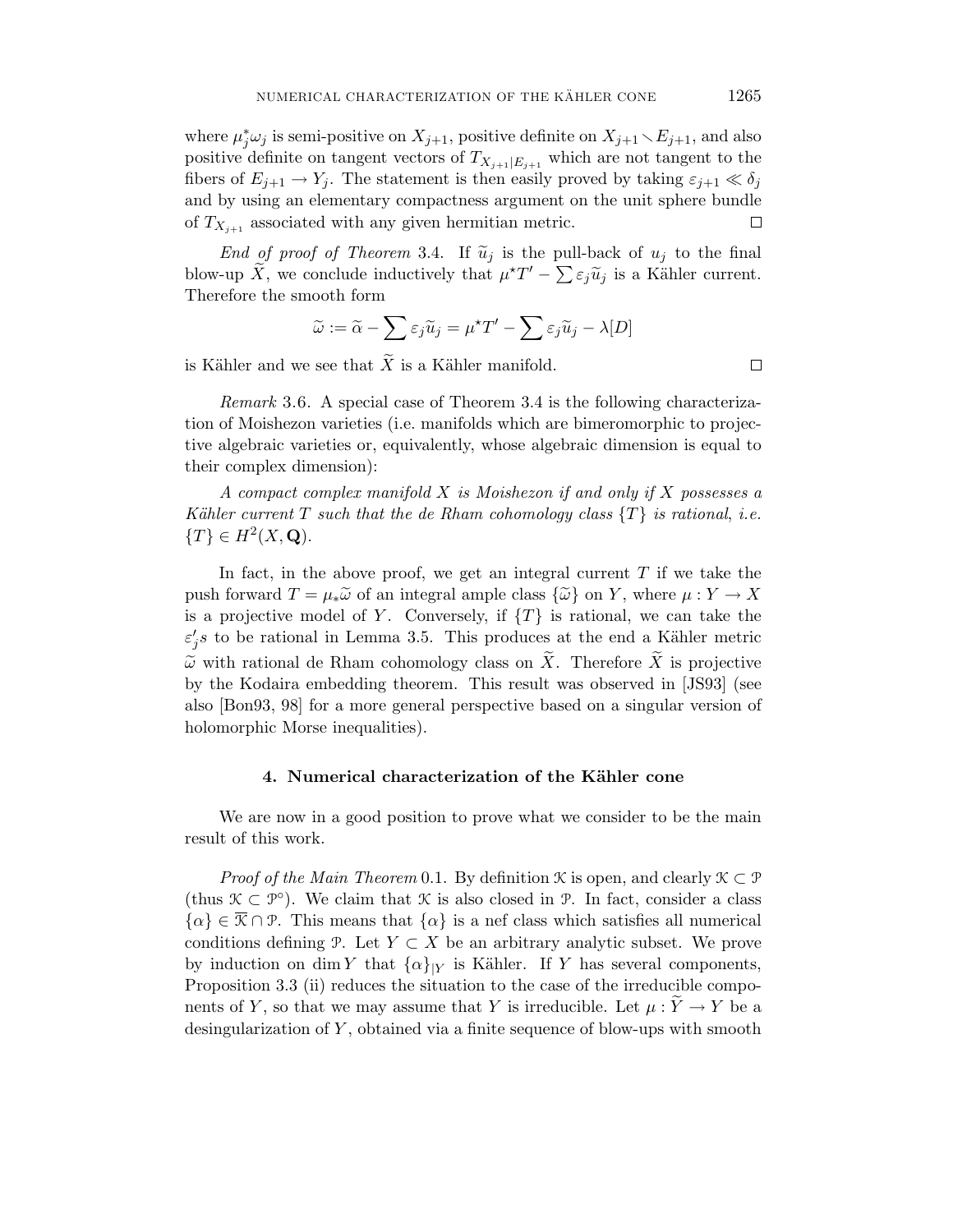centers in *X*. Then  $\tilde{Y}$  is a smooth Kähler manifold and  $\{\mu^*\alpha\}$  is a nef class such that

$$
\int_{\tilde{Y}} (\mu^* \alpha)^p = \int_Y \alpha^p > 0, \qquad p = \dim Y.
$$

By Theorem 2.12, there exists a Kähler current  $\widetilde{T}$  on  $\widetilde{Y}$  which belongs to the class  $\{\mu^{\star}\alpha\}$ . Then  $T := \mu_* \widetilde{T}$  is a Kähler current on *Y*, contained in the class  $\{\alpha\}$ . By the induction hypothesis, the class  $\{\alpha\}_{|Z}$  is Kähler for every irreducible component *Z* of  $E_c(T)$  (since dim  $Z \leq p-1$ ). Proposition 3.3 (iii) now shows that  $\{\alpha\}$  is Kähler on *Y*. In the case  $Y = X$ , we get that  $\{\alpha\}$ itself is Kähler; hence  $\{\alpha\} \in \mathcal{K}$  and  $\mathcal{K}$  is closed in P. This implies that  $\mathcal{K}$  is a union of connected components of  $\mathcal{P}$ . However, since  $\mathcal{K}$  is convex, it is certainly connected, and only one component can be contained in K. □

*Remark* 4.1. In all examples that we are aware of, the cone  $P$  is open. Moreover, Theorem 0.1 shows that the connected component of any Kähler class  $\{\omega\}$  in  $\mathcal{P}$  is open in  $H^{1,1}(X,\mathbf{R})$  (actually an open convex cone...). However, it might still happen that  $P$  carries some boundary points on the other components. It turns out that there exist examples for which P is not connected. Let us consider for instance a complex torus  $X = \mathbb{C}^n / \Lambda$ . It is wellknown that a generic torus *X* does not possess any analytic subset except finite subsets and *X* itself. In that case, the numerical positivity is expressed by the single condition  $\int_X \alpha^n > 0$ . However, on a torus,  $(1, 1)$ -classes are in one-to-one correspondence with constant hermitian forms  $\alpha$  on  $\mathbb{C}^n$ . Thus, for *X* generic, P is the set of hermitian forms on  $\mathbb{C}^n$  such that  $\det(\alpha) > 0$ , and Theorem 0.1 just expresses the elementary result of linear algebra saying that the set  $\mathcal K$  of positive definite forms is one of the connected components of the open set  $\mathcal{P} = \{ \det(\alpha) > 0 \}$  of hermitian forms of positive determinant (the other components, of course, are the sets of forms of signature  $(p, q)$ ,  $p + q = n$ , with *q* even).

One of the drawbacks of Theorem 0.1 is that the characterization of the Kähler cone still involves the choice of an undetermined connected component. However, it is trivial to derive from Theorem 0.1 the following (weaker) variants, which do not involve the choice of a connected component.

THEOREM 4.2. Let  $(X, \omega)$  be a compact Kähler manifold and let  $\{\alpha\}$  be a  $(1,1)$  cohomology class in  $H^{1,1}(X,\mathbf{R})$ . The following properties are equivalent.

- (i)  $\{\alpha\}$  is Kähler.
- (ii) For every irreducible analytic set  $Y \subset X$ , dim  $Y = p$ , and every  $t \geq 0$ ,

$$
\int_Y (\alpha + t\omega)^p > 0.
$$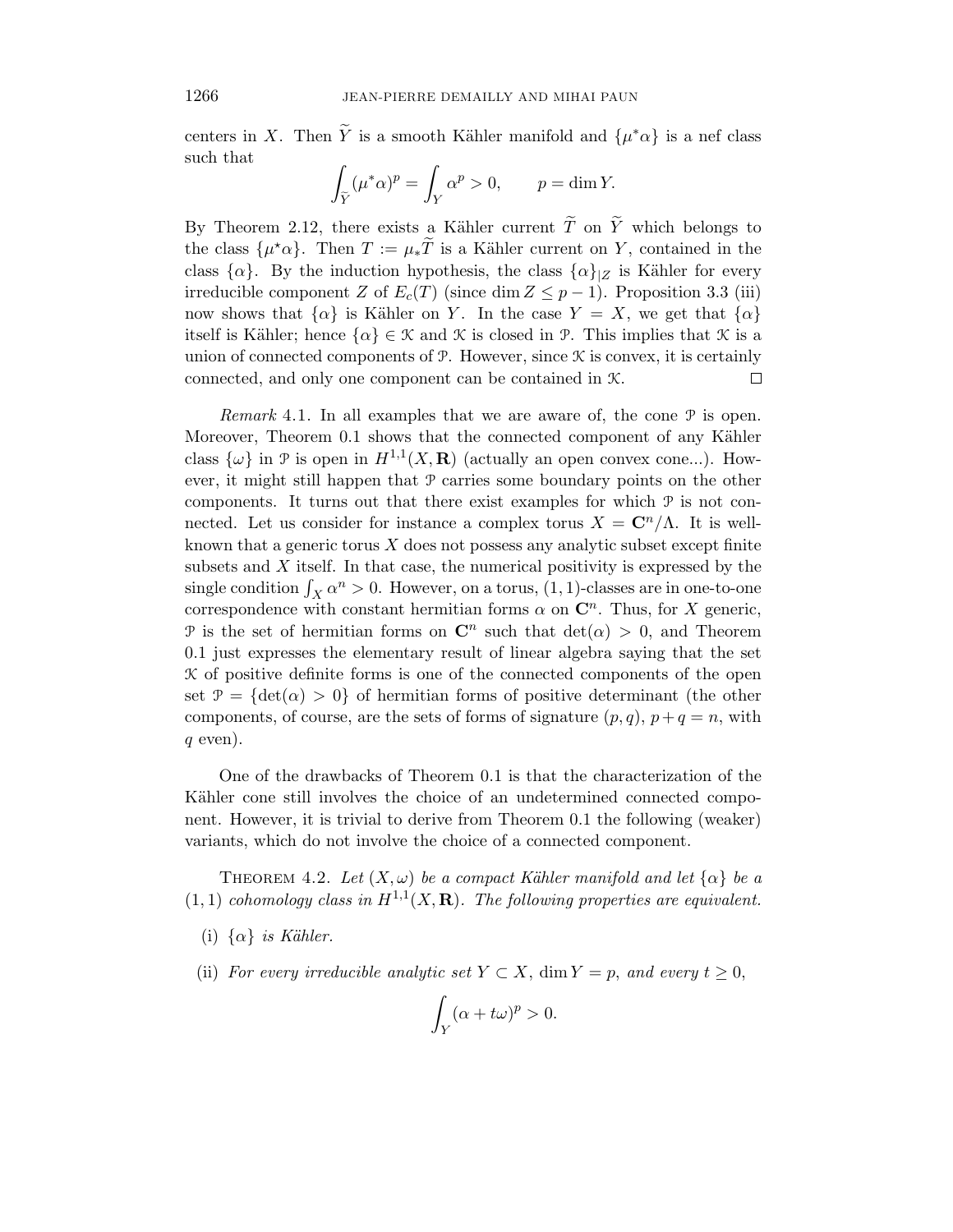(iii) For every irreducible analytic set  $Y \subset X$ , dim  $Y = p$ ,

$$
\int_Y \alpha^k \wedge \omega^{p-k} > 0 \quad \text{for } k = 1, \dots, p.
$$

*Proof.* It is obvious that (i)  $\Rightarrow$  (iii)  $\Rightarrow$  (ii), so we only need to show that (ii)  $\Rightarrow$  (i). Assume that condition (ii) holds true. For  $t_0$  large enough,  $\alpha + t_0\omega$ is a Kähler class. The segment  $(\alpha + t_0 \omega)_{t \in [0, t_0]}$  is a connected set intersecting  $\mathcal K$  which is contained in  $\mathcal P$ , thus it is entirely contained in  $\mathcal K$  by Theorem 0.1. We infer that  $\{\alpha\} \in \mathcal{K}$ , as desired.  $\Box$ 

We now study nef classes. The results announced in the introduction can be rephrased as follows.

THEOREM 4.3. Let *X* be a compact Kähler manifold and let

$$
\{\alpha\} \in H^{1,1}(X, \mathbf{R})
$$

be a (1*,* 1)-cohomology class. The following properties are equivalent.

- (i)  $\{\alpha\}$  *is* nef.
- (ii) There exists a Kähler class  $\omega$  such that

$$
\int_Y \alpha^k \wedge \omega^{p-k} \ge 0
$$

for every irreducible analytic set  $Y \subset X$ , dim  $Y = p$ , and every  $k =$  $1, 2, \ldots, p.$ 

(iii) For every irreducible analytic set  $Y \subset X$ , dim  $Y = p$ , and every Kähler class  $\{\omega\}$  on X

$$
\int_Y \alpha \wedge \omega^{p-1} \ge 0.
$$

*Proof.* Clearly (i)  $\Rightarrow$  (ii) and (i)  $\Rightarrow$  (iii).

 $(ii) \Rightarrow (i)$ . If  $\{\alpha\}$  satisfies the inequalities in (ii), then the class  $\{\alpha + \varepsilon\omega\}$  satisfies the corresponding strict inequalities for every  $\varepsilon > 0$ . Therefore  $\{\alpha + \varepsilon\omega\}$  is Kähler by Theorem 4.2, and  $\{\alpha\}$  is nef.

(iii)  $\Rightarrow$  (i). This is the most tricky part. For every integer  $p \geq 1$ , there exists a polynomial identity of the form

(4.4) 
$$
(y - \delta x)^p - (1 - \delta)^p x^p = (y - x) \int_0^1 A_p(t, \delta) ((1 - t)x + ty)^{p-1} dt
$$

where  $A_p(t, \delta) = \sum_{0 \le m \le p} a_m(t) \delta^m \in \mathbf{Q}[t, \delta]$  is a polynomial of degree  $\leq p-1$  in *t* (moreover, the polynomial  $A_p$  is unique under this limitation for the degree). To see this, we observe that  $(y - \delta x)^p - (1 - \delta)^p x^p$  vanishes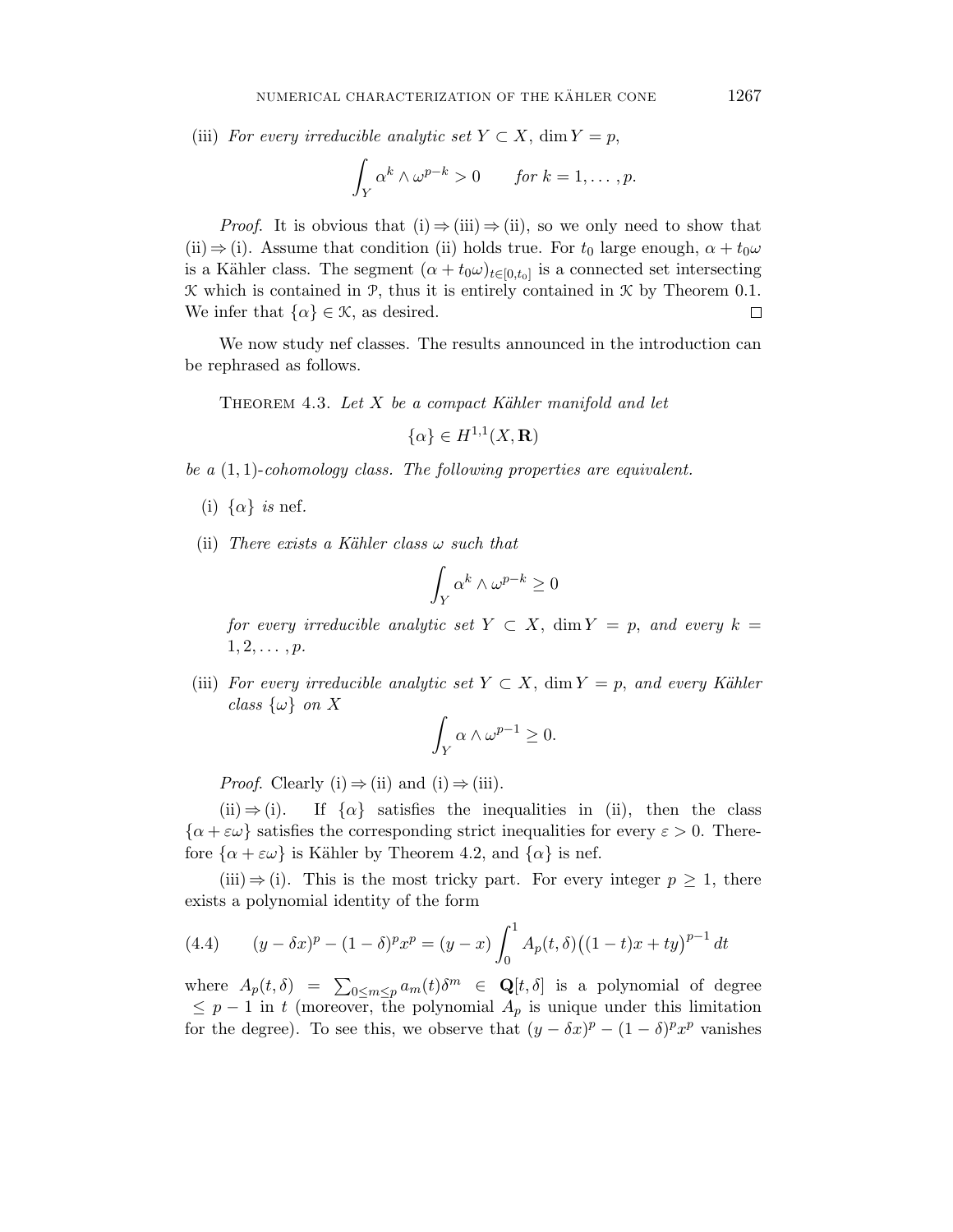identically for  $x = y$ , so it is divisible by  $y - x$ . By homogeneity in  $(x, y)$ , we have an expansion of the form

$$
(y - \delta x)^p - (1 - \delta)^p x^p = (y - x) \sum_{0 \le \ell \le p-1, 0 \le m \le p} b_{\ell,m} x^{\ell} y^{p-1-\ell} \delta^m
$$

in the ring  $\mathbf{Z}[x, y, \delta]$ . Formula (4.4) is then equivalent to

(4.4') 
$$
b_{\ell,m} = \int_0^1 a_m(t) \binom{p-1}{\ell} (1-t)^{\ell} t^{p-1-\ell} dt.
$$

Since  $(U, V) \mapsto \int_0^1 U(t)V(t)dt$  is a nondegenerate linear pairing on the space of polynomials of degree  $\leq p-1$  and since  $(\binom{p-1}{\ell}(1-t)^{\ell}t^{p-1-\ell})_{0 \leq \ell \leq p-1}$  is a basis of this space,  $(4.4')$  can be achieved for a unique choice of the polynomials  $a_m(t)$ . A straightforward calculation shows that  $A_p(t, 0) = 1$  identically. We can therefore choose  $\delta_0 \in [0,1]$  so small that  $A_p(t,\delta) > 0$  for all  $t \in [0,1]$ ,  $\delta \in [0, \delta_0]$  and  $p = 1, 2, ..., n$ .

Now, fix a Kähler metric  $\omega$  such that  $\omega' = \alpha + \omega$  is Kähler (if necessary, multiply  $\omega$  by a large constant to reach this). A substitution  $x = \omega$  and  $y = \omega'$ in our polynomial identity yields

$$
(\alpha + (1 - \delta)\omega)^p - (1 - \delta)^p \omega^p = \int_0^1 A_p(t, \delta) \alpha \wedge ((1 - t)\omega + t\omega')^{p-1} dt.
$$

For every irreducible analytic subset  $Y \subset X$  of dimension p we find

$$
\int_{Y} (\alpha + (1 - \delta)\omega)^{p} - (1 - \delta)^{p} \int_{Y} \omega^{p}
$$
\n
$$
= \int_{0}^{1} A_{p}(t, \delta) dt \Big( \int_{Y} \alpha \wedge ((1 - t)\omega + t\omega')^{p-1} \Big).
$$

However,  $(1-t)\omega + t\omega'$  is Kähler and therefore  $\int_Y \alpha \wedge ((1-t)\omega + t\omega')^{p-1} \geq 0$  by condition (iii). This implies  $\int_Y (\alpha + (1 - \delta)\omega)^p > 0$  for all  $\delta \in [0, \delta_0]$ . We have produced a segment entirely contained in  $\mathcal{P}$  such that one extremity  $\{\alpha + \omega\}$ is in K, so that the other extremity  $\{\alpha + (1 - \delta_0)\omega\}$  is also in K. By repeating the argument inductively, we see that  $\{\alpha + (1 - \delta_0)^{\nu} \omega\} \in \mathcal{K}$  for every integer  $\nu \geq 0$ . From this we infer that  $\{\alpha\}$  is nef, as desired. □

Since condition 4.3 (iii) is linear with respect to  $\alpha$ , we can also view this fact as a characterization of the dual cone of the nef cone, in the space of real cohomology classes of type  $(n-1, n-1)$ . This leads immediately to Corollary 0.4.

In the case of projective manifolds, we get stronger and simpler versions of the above statements. All these can be seen as an extension of the Nakai-Moishezon criterion to arbitrary (1*,* 1)-classes (not just integral (1*,* 1)-classes as in the usual Nakai-Moishezon criterion). Apart from the special cases already mentioned in the introduction ([CP90], [Eys00]), these results seem to be entirely new.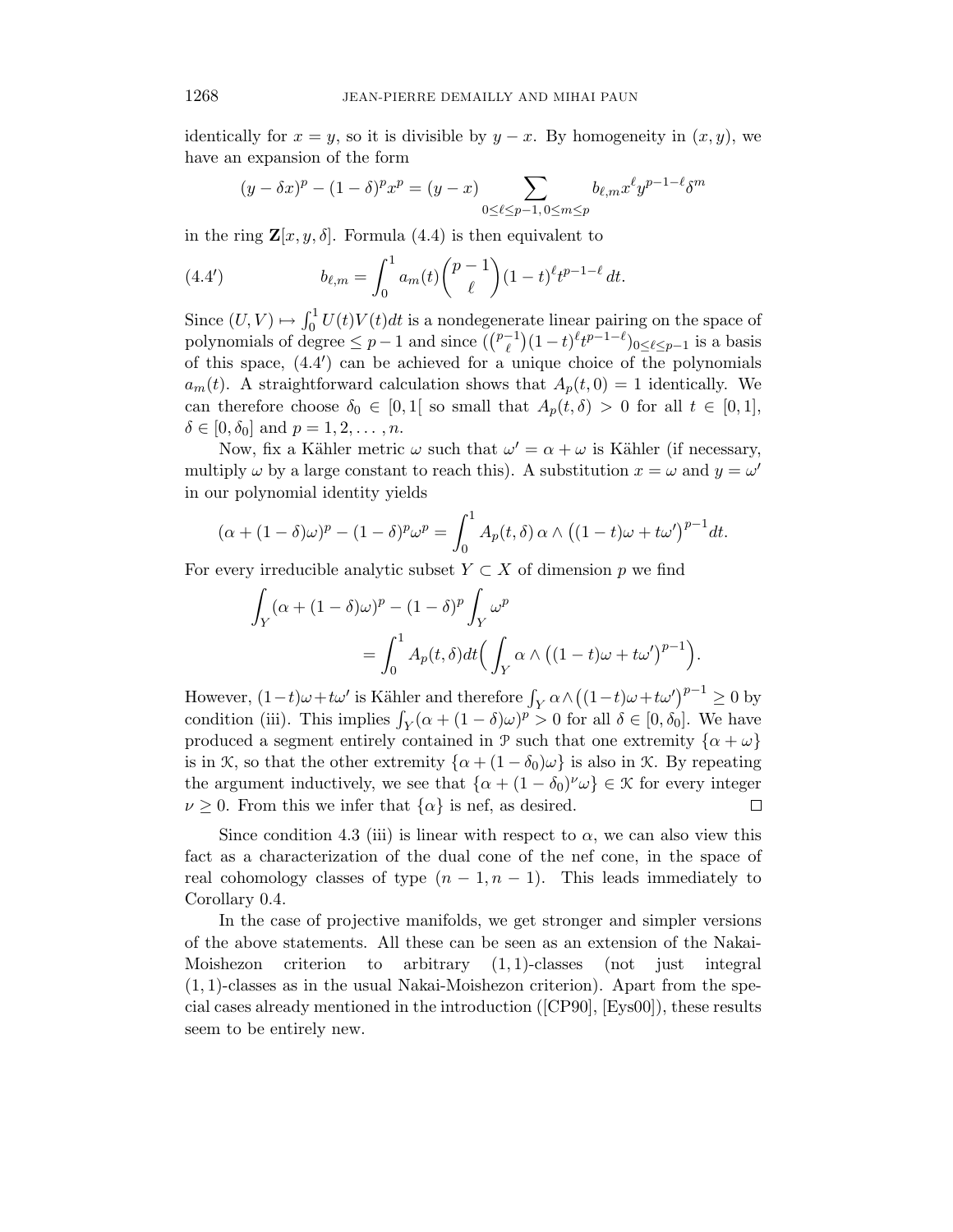THEOREM 4.5. Let *X* be a projective algebraic manifold. Then  $\mathcal{K} = \mathcal{P}$ . Moreover, the following numerical characterizations hold:

- (i) A (1, 1)-class  $\{\alpha\} \in H^{1,1}(X,\mathbf{R})$  is Kähler if and only if  $\int_Y \alpha^p > 0$  for  $every \; irreducible \; analytic \; set \; Y \subset X, \; p = \dim Y.$
- (ii)  $A(1,1)$ -class  $\{\alpha\} \in H^{1,1}(X,\mathbf{R})$  is nef if and only if  $\int_Y \alpha^p \ge 0$  for every irreducible analytic set  $Y \subset X$ ,  $p = \dim Y$ .
- (iii)  $A(1,1)$ -class  $\{\alpha\} \in H^{1,1}(X,\mathbf{R})$  is nef if and only if  $\int_Y \alpha \wedge \omega^{p-1} \geq 0$  for every irreducible analytic set  $Y \subset X$ ,  $p = \dim Y$ , and every Kähler class {*ω*} on *X*.

*Proof.* (i) We take  $\omega = c_1(A, h)$  equal to the curvature form of a very ample line bundle *A* on *X*, and we apply the numerical conditions as they are expressed in 4.2 (ii). For every  $p$ -dimensional algebraic subset  $Y$  in  $X$  we have

$$
\int_Y \alpha^k \wedge \omega^{p-k} = \int_{Y \cap H_1 \cap \ldots \cap H_{p-k}} \omega^k
$$

for a suitable generic complete intersection  $Y \cap H_1 \cap \ldots \cap H_{p-k}$  of *Y* by members of the linear system  $|A|$ . This shows that  $P = \mathcal{K}$ .

- (ii) The nef case follows when we consider  $\alpha + \varepsilon \omega$ , and let  $\varepsilon > 0$  tend to 0.
- (iii) is true more generally for any compact Kähler manifold.

*Remark* 4.6. In the case of a divisor *D* (i.e., of an integral class  $\{\alpha\}$ ) on a projective algebraic manifold X, it is well known that  $\{\alpha\}$  is nef if and only if  $D \cdot C = \int_C \alpha \ge 0$  for every algebraic curve *C* in *X*. This result completely fails when  $\{\alpha\}$  is not an integral class – this is the same as saying that the dual cone of the nef cone, in general, is bigger than the closed convex cone generated by cohomology classes of effective curves. Any surface such that the Picard number  $\rho$  is less than  $h^{1,1}$  provides a counterexample (any generic abelian surface or any generic projective K3 surface is thus a counterexample). In particular, in 4.5 (iii), it is not sufficient to restrict the condition to *integral* Kähler classes  $\{\omega\}$  only.

### **5. Deformations of compact K¨ahler manifolds**

Let  $\pi : \mathfrak{X} \to S$  be a deformation of nonsingular compact Kähler manifolds, i.e. a proper analytic map between reduced complex spaces, with smooth Kähler fibres, such that the map is a trivial fibration locally near every point of  $X$  (this is of course the case if  $\pi : X \to S$  is smooth, but here we do not want to require *S* to be smooth; however we will always assume *S* to be irreducible – hence connected as well).

 $\Box$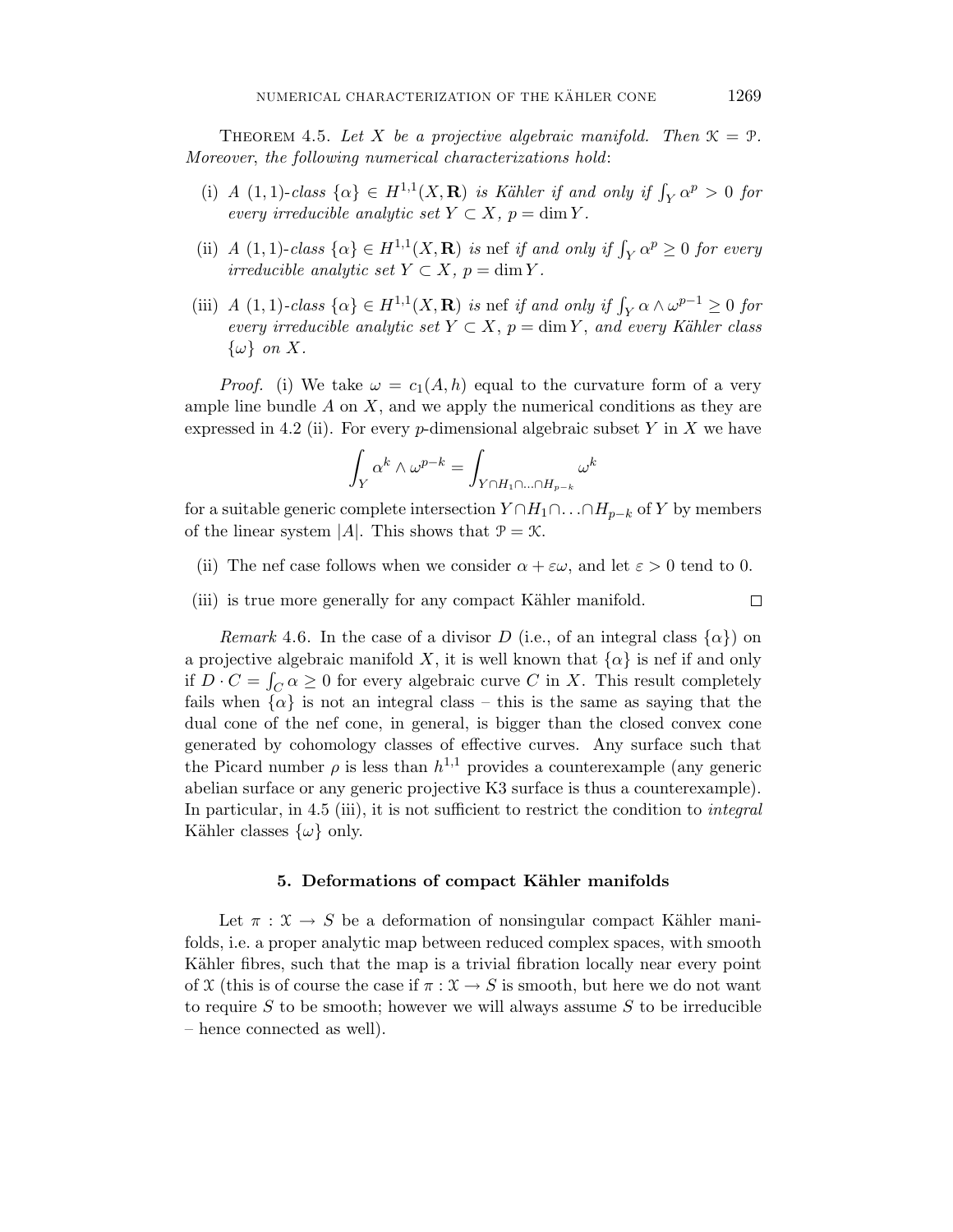We wish to investigate the behaviour of the Kähler cones  $\mathcal{K}_t$  of the various fibres  $X_t = \pi^{-1}(t)$ , as t runs over *S*. Because of the assumption of local triviality of  $\pi$ , the topology of  $X_t$  is locally constant, and therefore so are the cohomology groups  $H^k(X_t, \mathbf{C})$ . Each of these forms a locally constant vector bundle over *S*, whose associated sheaf of sections is the direct image sheaf  $R^k \pi_*(\mathbf{C}_\mathfrak{X})$ . This locally constant system of **C**-vector space contains as a sublattice the locally constant system of integral lattices  $R^k \pi_*(\mathbf{Z}_\mathfrak{X})$ . As a consequence, the Hodge bundle  $t \mapsto H^k(X_t, \mathbf{C})$  carries a natural flat connection  $\nabla$  which is known as the *Gauss-Manin connection*.

Thanks to D. Barlet's theory of cycle spaces [Bar75], one can attach to every reduced complex space X a reduced cycle space  $C^p(X)$  parametrizing its compact analytic cycles of a given complex dimension *p*. In our situation, there is a relative cycle space  $C^p(\mathfrak{X}/S) \subset C^p(\mathfrak{X})$  which consists of all cycles contained in the fibres of  $\pi : X \to S$ . It is equipped with a canonical holomorphic projection

$$
\pi_p: C^p(\mathfrak{X}/S) \to S.
$$

Moreover, as the fibres  $X_t$  are Kähler, it is known that the restriction of  $\pi_p$ to the connected components of  $C^p(\mathfrak{X}/S)$  are proper maps. Also, there is a cohomology class (or degree) map

$$
C^p(\mathfrak{X}/S) \to R^{2q} \pi_*({\bf Z}_{\mathfrak{X}}), \qquad Z \mapsto \{[Z]\}
$$

commuting with the projection to *S*, which to every compact analytic cycle *Z* in  $X_t$  associates its cohomology class  $\{Z\} \in H^{2q}(X_t, \mathbf{Z})$ , where  $q = \text{codim } Z =$  $\dim X_t - p$ . Again by the Kähler property (bounds on volume and Bishop compactness theorem), the map  $C^p(\mathfrak{X}/S) \to R^{2q}\pi_*(\mathbf{Z}_{\mathfrak{X}})$  is proper.

As is well known, the Hodge filtration

$$
F^{p}(H^{k}(X_{t},\mathbf{C})) = \bigoplus_{r+s=k,r\geq p} H^{r,s}(X_{t},\mathbf{C})
$$

defines a *holomorphic* subbundle of  $H^k(X_t, \mathbb{C})$  (with respect to its locally constant structure). On the other hand, the Dolbeault groups are given by

$$
H^{p,q}(X_t, \mathbf{C}) = F^p(H^k(X_t, \mathbf{C})) \cap \overline{F^{k-p}(H^k(X_t, \mathbf{C}))}, \qquad k = p + q,
$$

and they form *real analytic* subbundles of  $H^k(X_t, \mathbf{C})$ . We are interested especially in the decomposition

$$
H^{2}(X_{t}, \mathbf{C}) = H^{2,0}(X_{t}, \mathbf{C}) \oplus H^{1,1}(X_{t}, \mathbf{C}) \oplus H^{0,2}(X_{t}, \mathbf{C})
$$

and the induced decomposition of the Gauss-Manin connection acting on *H*<sup>2</sup>

$$
\nabla = \left( \begin{array}{ccc} \nabla^{2,0} & * & * \\ * & \nabla^{1,1} & * \\ * & * & \nabla^{0,2} \end{array} \right).
$$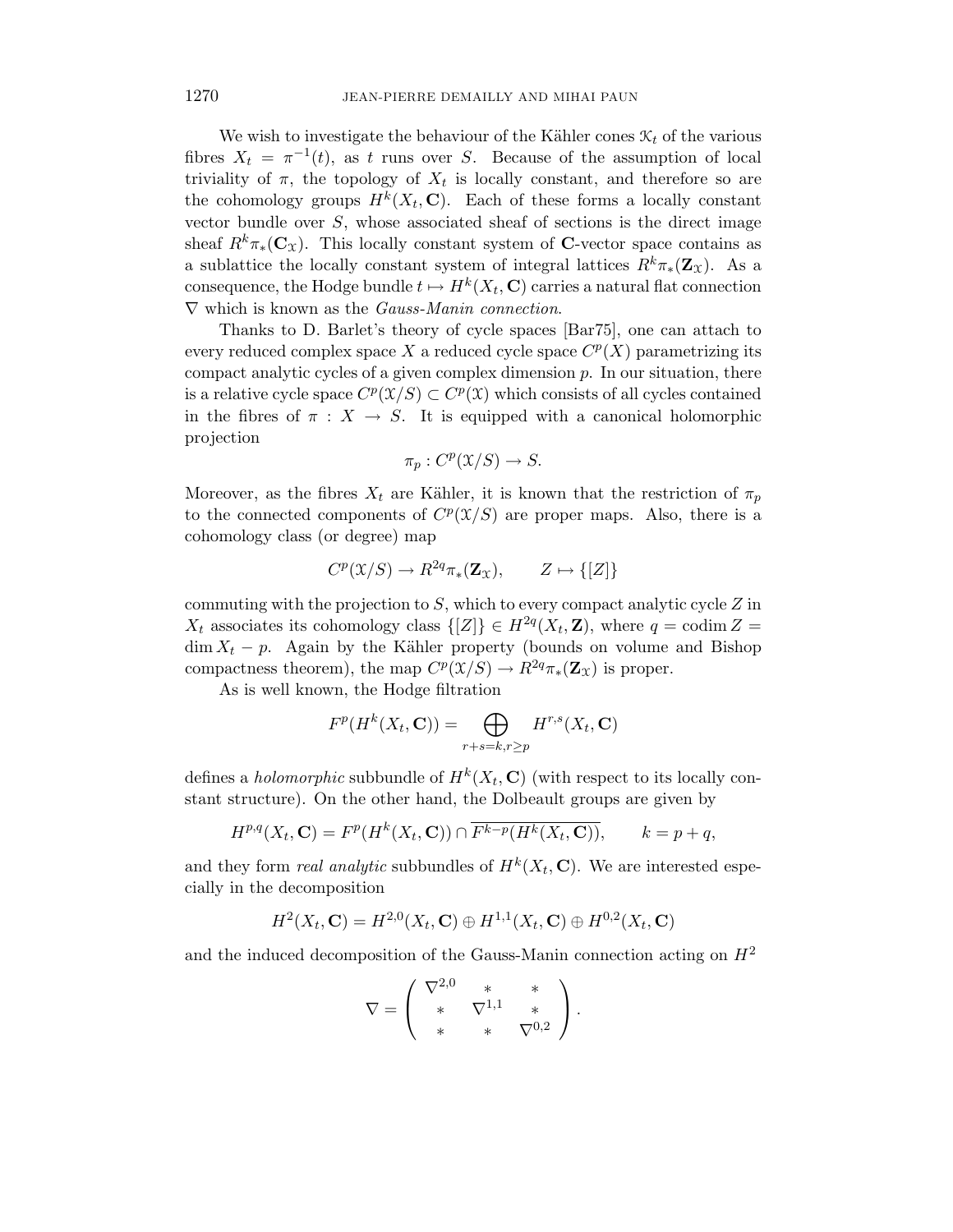Here the stars indicate suitable bundle morphisms – actually with the lowerleft and upper-right stars being zero by Griffiths' transversality property, but we do not care here. The notation  $\nabla^{p,q}$  stands for the induced (real analytic, not necessarily flat) connection on the subbundle  $t \mapsto H^{p,q}(X_t, \mathbf{C})$ .

The main result of this section is the proof of Theorem 0.8, asserting that there is a countable union of analytic subsets  $S' = \bigcup S_{\nu} \subsetneq S$  outside which the Kähler cones  $\mathcal{K}_t \subset H^{1,1}(X_t, \mathbf{C})$  are invariant under parallel transport with respect to the (1, 1)-component  $\nabla^{1,1}$  of the Gauss-Manin connection. Of course, once this is proved, one can apply again the result on each stratum  $S_{\nu}$  instead of *S* to see that there is a countable stratification of *S* such that the Kähler cone is essentially "independent of *t*" on each stratum. Moreover, we have semi-continuity in the sense that  $\mathcal{K}_{t_0}, t_0 \in S'$ , is always contained in the limit of the nearby cones  $\mathcal{K}_t, t \in S \setminus S'$ .

Proof of Theorem 0.8. The result is local over *S*, so we can possibly shrink *S* to avoid any global monodromy (i.e., we assume that the locally constant systems  $R^k \pi_\star(\mathbf{Z}_\mathcal{X})$  are constant). We then define the  $S_\nu$ 's to be the images in *S* of those connected components of  $C^p(\mathfrak{X}/S)$  which do not project onto *S*. By the fact that the projection is proper on each component, we infer that  $S_{\nu}$  is an analytic subset of *S*. The definition of the  $S_{\nu}$ 's implies that the cohomology classes induced by the analytic cycles  $\{[Z]\}, Z \subset X_t$ , remain exactly the same for all  $t \in S \setminus S'$ .

Since  $S$  is irreducible and  $S'$  is a countable union of analytic sets, it follows that  $S \setminus S'$  is arcwise connected by piecewise smooth analytic arcs. Let

$$
\gamma : [0,1] \to S \smallsetminus S', \qquad u \mapsto t = \gamma(u)
$$

be such a smooth arc, and let  $\alpha(u) \in H^{1,1}(X_{\gamma(u)}, \mathbf{R})$  be a family of real  $(1,1)$ -cohomology classes which are constant by parallel transport under  $\nabla^{1,1}$ . This is equivalent to assuming that

$$
\nabla(\alpha(u)) \in H^{2,0}(X_{\gamma(u)}, \mathbf{C}) \oplus H^{0,2}(X_{\gamma(u)}, \mathbf{C})
$$

for all *u*. Suppose that  $\alpha(0)$  is a numerically positive class in  $X_{\gamma(0)}$ . We then have

$$
\alpha(0)^p \cdot \{ [Z] \} = \int_Z \alpha(0)^p > 0
$$

for all *p*-dimensional analytic cycles *Z* in  $X_{\gamma(0)}$ . Let us denote by

$$
\zeta_Z(t) \in H^{2q}(X_t, \mathbf{Z}), \qquad q = \dim X_t - p,
$$

the family of cohomology classes equal to  $\{Z\}$  at  $t = \gamma(0)$ , such that  $\nabla \zeta_Z(t) = 0$  (i.e. constant with respect to the Gauss-Manin connection). By the above discussion,  $\zeta_Z(t)$  is of type  $(q, q)$  for all  $t \in S$ , and when  $Z \subset X_{\gamma(0)}$ varies,  $\zeta_Z(t)$  generates all classes of analytic cycles in  $X_t$  if  $t \in S \setminus S'$ . Since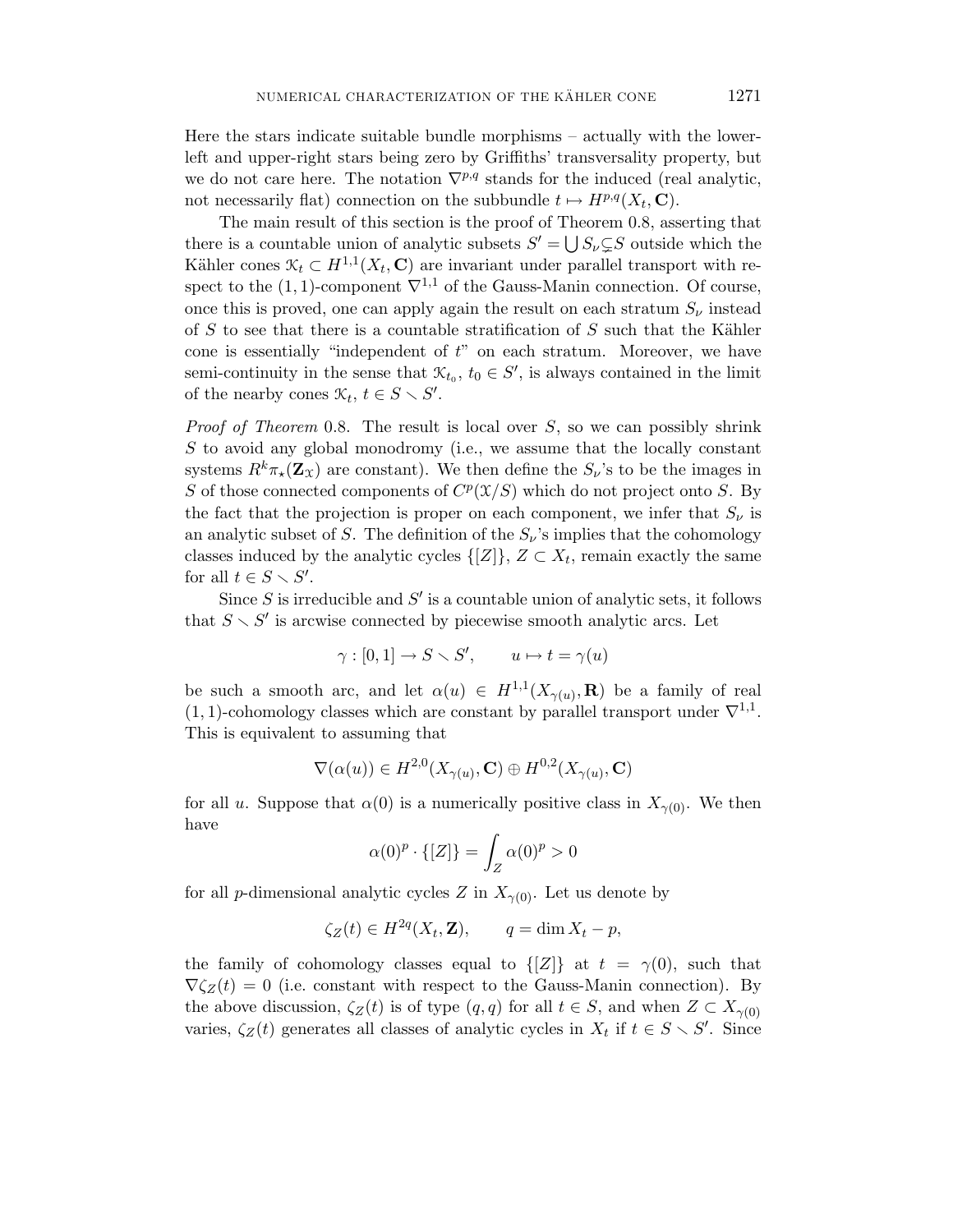$\zeta_Z$  is  $\nabla$ -parallel and  $\nabla \alpha(u)$  has no component of type  $(1, 1)$ , we find

$$
\frac{d}{du}(\alpha(u)^p \cdot \zeta_Z(\gamma(u)) = p\alpha(u)^{p-1} \cdot \nabla \alpha(u) \cdot \zeta_Z(\gamma(u)) = 0.
$$

We infer from this that  $\alpha(u)$  is a numerically positive class for all  $u \in [0,1]$ . This argument shows that the set  $P_t$  of numerically positive classes in  $H^{1,1}(X_t, \mathbf{R})$  is invariant by parallel transport under  $\nabla^{1,1}$  over  $S \setminus S'$ .

By a standard result of Kodaira-Spencer [KS60] relying on elliptic PDE theory, every Kähler class in  $X_{t_0}$  can be deformed to a nearby Kähler class in nearby fibres  $X_t$ . This implies that the connected component of  $\mathcal{P}_t$  which corresponds to the Kähler cone  $\mathcal{K}_t$  must remain the same. The theorem is thus proved (notice moreover that the remark concerning the semi-continuity of Kähler cones stated after Theorem 5.1 follows from the result by Kodaira-Spencer). □

From the above results, one can hope for a much stronger semi-continuity statement than the one stated by Kodaira-Spencer. Namely, we make the following conjecture, which we will consider in a forthcoming paper.

CONJECTURE 5.1. Let  $\mathfrak{X} \to S$  be a deformation of compact complex manifolds over an irreducible base *S*. Assume that one of the fibres  $X_{t_0}$  is Kähler. Then there exists a countable union  $S' \subsetneq S$  of analytic subsets in the base such that  $X_t$  is Kähler for  $t \in S \setminus S'$ . Moreover, S' can be chosen so that the Kähler cone is invariant over  $S \setminus S'$ , under parallel transport by the Gauss-Manin connection.

In other words, the Kähler property should be open for the countable Zariski topology on the base. We are not sure what to think about the remaining fibres  $X_t$ ,  $t \in S'$ , but a natural expectation would be that they are in the Fujiki class  $C$  (at least, under the assumption that Hodge decomposition remains valid on those fibres – which is anyway a necessary condition for the expectation to hold true).

Universite Joseph Fourier, Grenoble, France ´ *E-mail address*: Jean-Pierre.Demailly@ujf-grenoble.fr

Universite Louis Pasteur, Strasbourg, France ´ *E-mail address*: paun@math.u-strasbg.fr

#### **REFERENCES**

- [Bar75] D. BARLET, Espace analytique réduit des cycles analytiques complexes compacts d'un espace analytique complexe de dimension finie, in *Fonctions de Plusieurs Variables Complexes, II* (Sém. Franois Norguet, 1974–1975), *Lecture Notes in Math*. **482**, Springer-Verlag, New York (1975), 1–158.
- [Bon93] L. Bonavero, Inégalités de Morse holomorphes singulières, *C. R. Acad. Sci. Sér. I* **317** (1993), 1163–1166.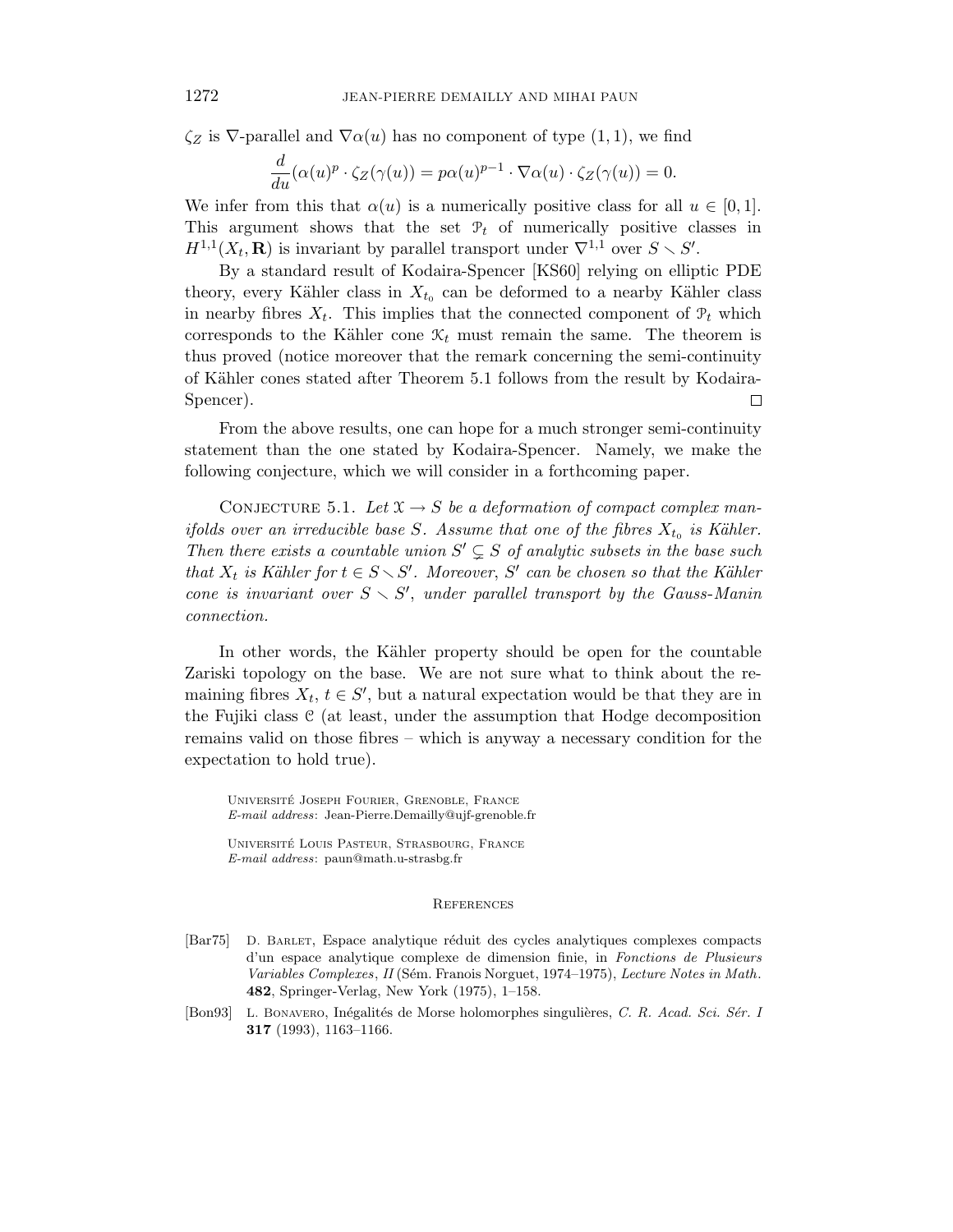- [Bon98] ——, Inégalités de Morse holomorphes singulières, *J. Geom. Anal.* **8** (1998), 409–425.
- [Bou89] T. Bouche, Inégalités de Morse pour la *d'*-cohomologie sur une variété non compacte, *Ann. Sci. Ecole Norm. Sup*. **22** (1989), 501–513.
- [Buc99] N. Buchdahl, On compact K¨ahler surfaces, *Ann. Inst. Fourier* **49** (1999), 287–302.
- [Buc00] ———, A Nakai-Moishezon criterion for non-K¨ahler surfaces, *Ann. Inst. Fourier* **50** (2000), 1533–1538.
- [CP90] F. Campana and T. Peternell, Algebraicity of the ample cone of projective varieties, *J. Reine Angew. Math*. **407** (1990), 160–166.
- [Dem85a] J.-P. DEMAILLY, Mesures de Monge-Ampère et caractérisation géométrique des variétés algébriques affines, *Mém. Soc. Math. France* 19 (1985), 1–124.
- [Dem85b] ———, Champs magnétiques et inégalités de Morse pour la *d'*-cohomologie, *Ann. Inst. Fourier* **35** (1985), 189–229.
- [Dem90a] ———, Cohomology of *q*-convex spaces in top degrees, *Math. Z*. **204** (1990), 283– 295.
- [Dem90b] ———, Singular hermitian metrics on positive line bundles, in *Complex Algebraic Varieties* (Bayreuth, 1990) (K. Hulek, T. Peternell, M. Schneider, F. Schreyer, eds.), *Lecture Notes in Math*. **1507**, 87–104, Springer-Verlag, New York, 1992.
- [Dem92] ———, Regularization of closed positive currents and intersection theory, *J. Algebraic Geom*. **1** (1992), 361–409.
- [Dem93] ———, A numerical criterion for very ample line bundles, *J. Differential Geom*. **37** (1993), 323–374.
- [DEL99] J.-P. Demailly, L. Ein, and R. Lazarsfeld, A subadditivity property of multiplier ideals, *Michigan Math. J* . (special volume in honor of William Fulton) **48** (2000), 137–156; math.AG/0002035.
- [DPS94] J.-P. Demailly, Th. Peternell, and M. Schneider, Compact complex manifolds with numerically effective tangent bundles, *J. Algebraic Geom*. **3** (1994), 295–345.
- [DPS00] ———, Pseudo-effective line bundles on compact Kähler manifolds, *Internat. J. Math*. **12** (2001), 689–741.
- [Eys00] P. Eyssidieux, Th´eor`emes de Nakai-Moishezon pour certaines classes de type (1*,* 1) et applications, Prépublication Université de Toulouse III, 2000.
- [Huy99] D. HUYBRECHTS, Compact hyper-Kähler manifolds: basic results, *Invent. Math.* 135 (1999), 63–113.
- [Huy01] ——, The projectivity criterion for hyperKähler manifolds as a consequence of the Demailly-Paun theorem, personal communication, manuscript Köln University, May 2001, 3 pp.
- [JS93] S. Ji and B. SHIFFMAN, Properties of compact complex manifolds carrying closed positive currents, *J. Geom. Anal*. **3** (1993), 37–61.
- [Kle66] S. Kleiman, Toward a numerical theory of ampleness, *Ann. of Math*. **84** (1966), 293–344.
- [KS60] K. KODAIRA and D. C. SPENCER, On deformations of complex analytic structures. III. Stability theorems for complex structures, *Ann. of Math*. **71** (1960), 43–76.
- [Lam99a] A. Lamari, Courants k¨ahl´eriens et surfaces compactes, *Ann. Inst. Fourier* **49** (1999), 263–285.
- [Lam99b] ——, Le cone kählérien d'une surface, *J. Math. Pures Appl.* **78** (1999), 249–263.